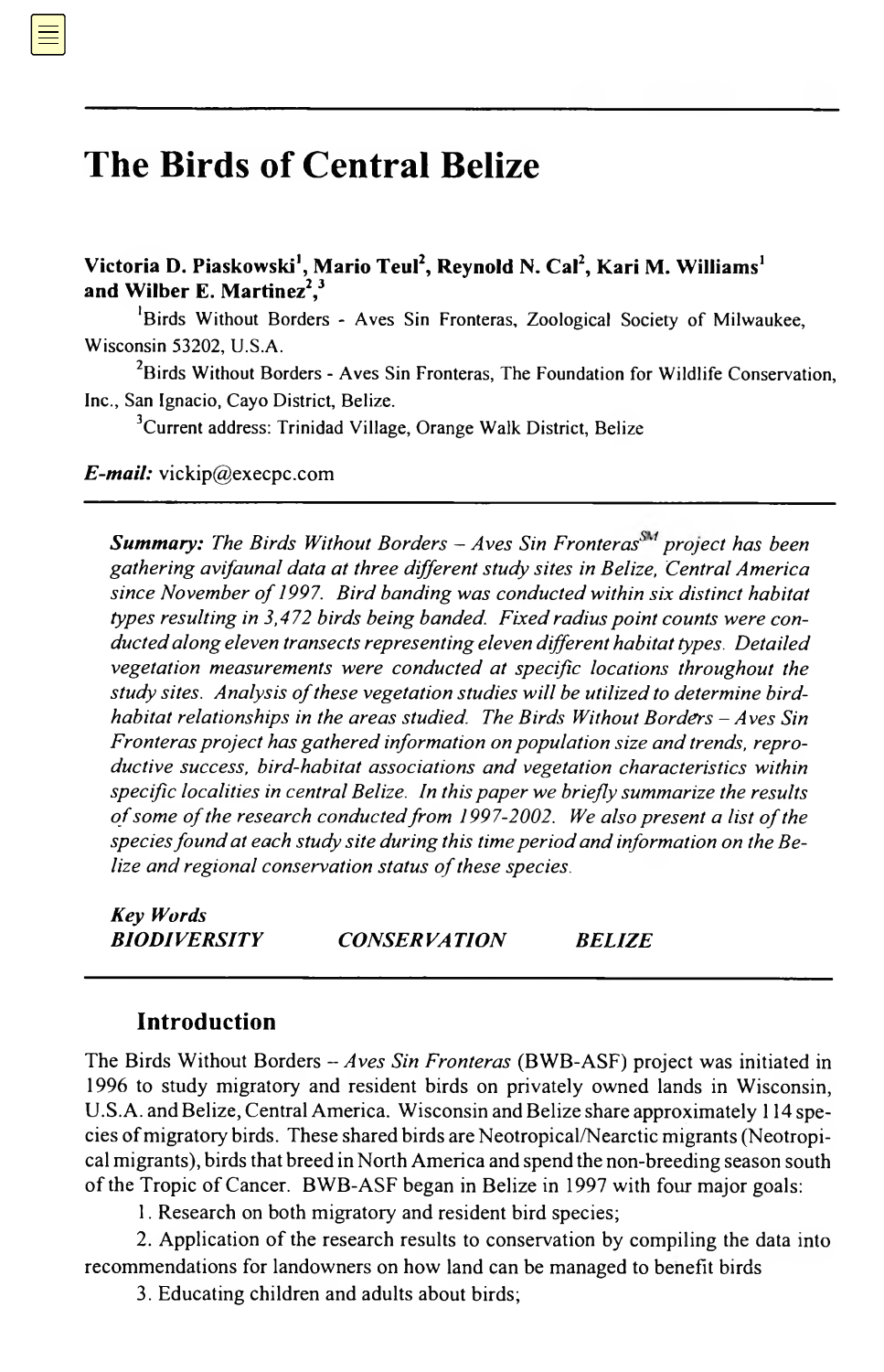4. Training of Belizeans to conduct the research with the end result being autonomy of Belizeans in designing and conducting their own research as well as implementing local conservation strategies.

A total of 566 bird species have been documented in Belize (Jones & Vallely 2001), many ofwhich have not been studied in detail. Based on the premise that 'many characteristics of birds make them ideal biological indicators' (Stotz *et al.* 1996) and because bird-monitoring programmes are relatively inexpensive yet highly accurate, BWB-ASF utilized birds as the focal point of the research. Ornithological research techniques implemented were established in collaboration with other scientists and were based on the standardized research protocols described below.

BWB–ASF is the only comprehensive, long-term monitoring project in Belize that was designed to use birds as conservation tools. BWB–ASF research was designed to gather four types of information:

1. Obtain estimates of population size and trends for some bird species in selected habitats within the study areas;

2. Assess the reproductive success of birds breeding in pine savanna habitats,

3. Determine the importance of six habitats to migrants and residents during the non-breeding season and,

4. conduct vegetation assessments and utilize these to determine bird–habitat associations.

By studying the avifaunal composition of selected habitats in central Belize and by looking at both the Belize and regional conservation status of the bird species present, BWB–ASF hoped to identify conservation priorities and utilize the results ofthe research to assist in the development oflocal and regional conservation strategies. In this paperwe briefly summarize the results of some of the research conducted from 1997-2002. We also present a list of the species found at each study site during this time period and information on the Belize and regional conservation status of these species.

# **Methods**

Three different study sites within central Belize comprising a total area of approximately 3118ha were utilized to conduct the research (Figure 1). The three study sites were located at the Tropical Education Center (TEC) of the Belize Zoo and adjacent privately owned lands, the Runaway Creek Nature Preserve (RCNP), and Chaa Creek and adjacent privately owned lands. The TEC study site is located at 17°21'26.9" N, 88°32'26.0" W and 46 m a.s.l. and consists of approximately 438ha of pine savanna, scrub shrub, cashew plantation and riparian habitat. The RCNP study site is owned andmanaged as a preserve by the Foundation for Wildlife Conservation, Inc. and consists of approximately 2,500ha of diverse habitats including riparian, lowland broadleaf forest, karst, gallery forest and different successional stages of pine savanna. The RCNP is located at 17°18'05.1"N, 88°27'31.8" W and <sup>16</sup> ma.s.l. and is approximately <sup>10</sup> km east ofthe TEC study site. The Chaa Creek study site is located at 17°06'15.9" N, 89°04' 53.2" W and 80m a.s.l. and consists of 180ha of secondary broadleaf forest, two citrus plantations and pastures.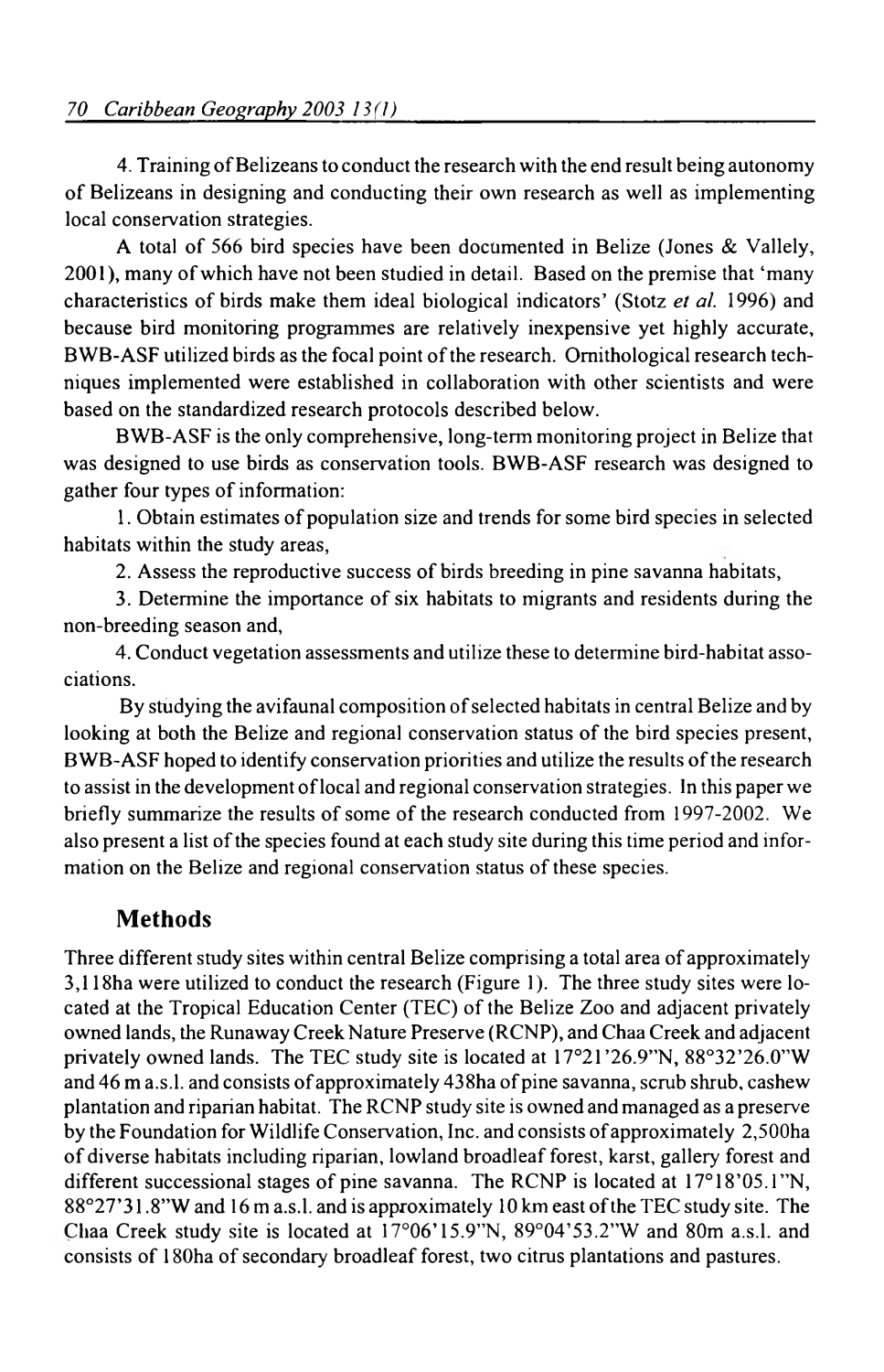

FIGURE 1: Location of study sites in central Belize.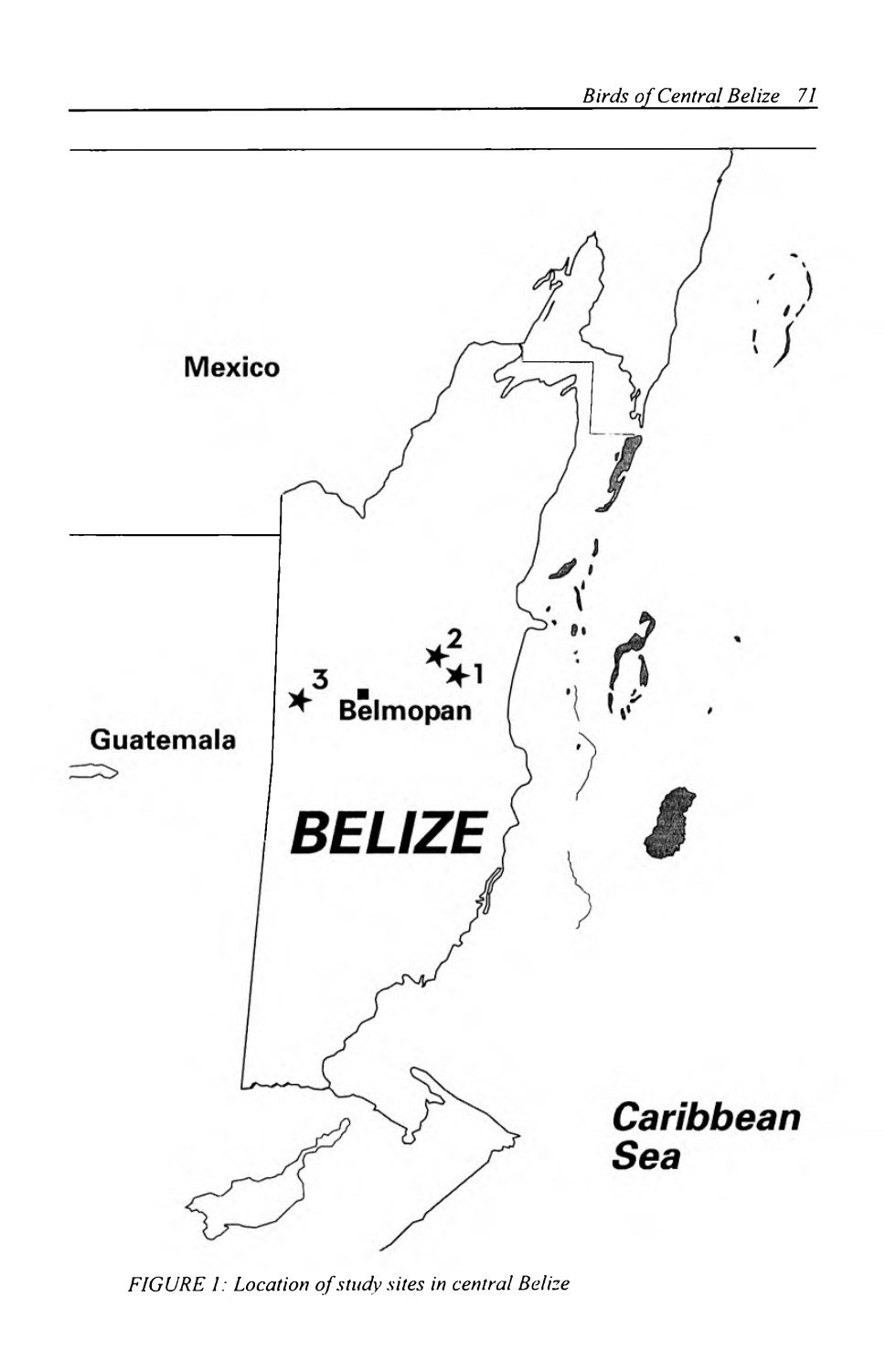Nest-searching and monitoring based on the methods of Martin *et al.* (1997a, b) were conducted in pine savanna habitats from approximately 6 April to 3 August of 1999, 2000 and 2001. During this time period, bird banding was conducted every 6–10 days, based on the methods of Baillie (1990), Peach *et al.* (1996) and Burton and DeSante (1998). At the TEC study site, bird banding took place in the pine savanna and on the edge of the gallery forest that traversed the northern edge of the savanna. At the RCNP study site, bird banding was conducted in pine savanna and the shrubland with pine that was present within the savanna.

During the non-breeding season (February-April, 1999 and 2000; December-April, 2000-2002), bird banding and censusing based on the methods of McCracken *et al.* (1993) were conducted in six different habitat types: a transition zone from a karst hill forest to an adjacent seasonal wetland; scrub-shrub; pine savanna and riverine; karst hill; and secondary broadleafforests. For those species on which information was available, age and sex were determined according to Stiles and Skutch (1989) and Pyle (1997). Fixed-radius point counts based on the methods ofRalph *et al.* (1993) and Mallory (1997) were conducted along 11 transects beginning in 1997 (five transects at the TEC and six transects at Chaa Creek).

To characterize the habitats in which the research took place, vegetation measurements based on the methods of Ralph *et al.* (1993), Martin *et al.* (1997a, b), Mallory (1997) and Howe *et al.* (1997) were completed at bird banding sites, point-count locations, nest sites and within nest-searching plots.

# **Results**

In the habitats studied in central Belize, we documented 321 species of birds representing 56 different families(Table 1). Thisrepresents 57 percent ofthe 566 species confirmed to exist in the entire country of Belize (Jones & Vallely, 2001). Of the 566 species documented as being present in Belize, 271 (48 percent) were found at the RCNP study site, 264 (47 percent) were documented at the TEC study site and 255 (45 percent) were found at the Chaa Creek study site.

Ofthe 321 species ofbirds identified in central Belize by BWB–ASF research, 140 (44 percent) species representing 39 families are listed in varying categories of conservation concern in the neighbouring countries of Mexico and Guatemala (CONAP, 2000; CONABIO, 2004) (Table 1). In Mexico,  $111$  (35 percent) of the 321 species we recorded in central Belize are categorized as of conservation concern, rare, threatened, endangered and/or CITES-protected (CONABIO, 2004). In Guatemala, 68 (21 percent) of the 321 species we recorded in central Belize are categorized as of conservation concern, rare, threatened, endangered and/or CITES-protected (CONAP, 2000). Ofthe 140 bird species listed in varying categories of conservation concern in the neighboring countries of Mexico and Guatemala, 100 (71 percent) have been documented as being secure in Belize (Miller & Miller, 1997) (Table 1).

In this paper, we group the birds of Belize into five distinct categories based on their seasonality: residents, Neotropical migrants, transients, dry-season residents and vagrants (Stiles & Skutch, 1989; Garcia et al. 1994; Howell & Webb; 1995, Miller &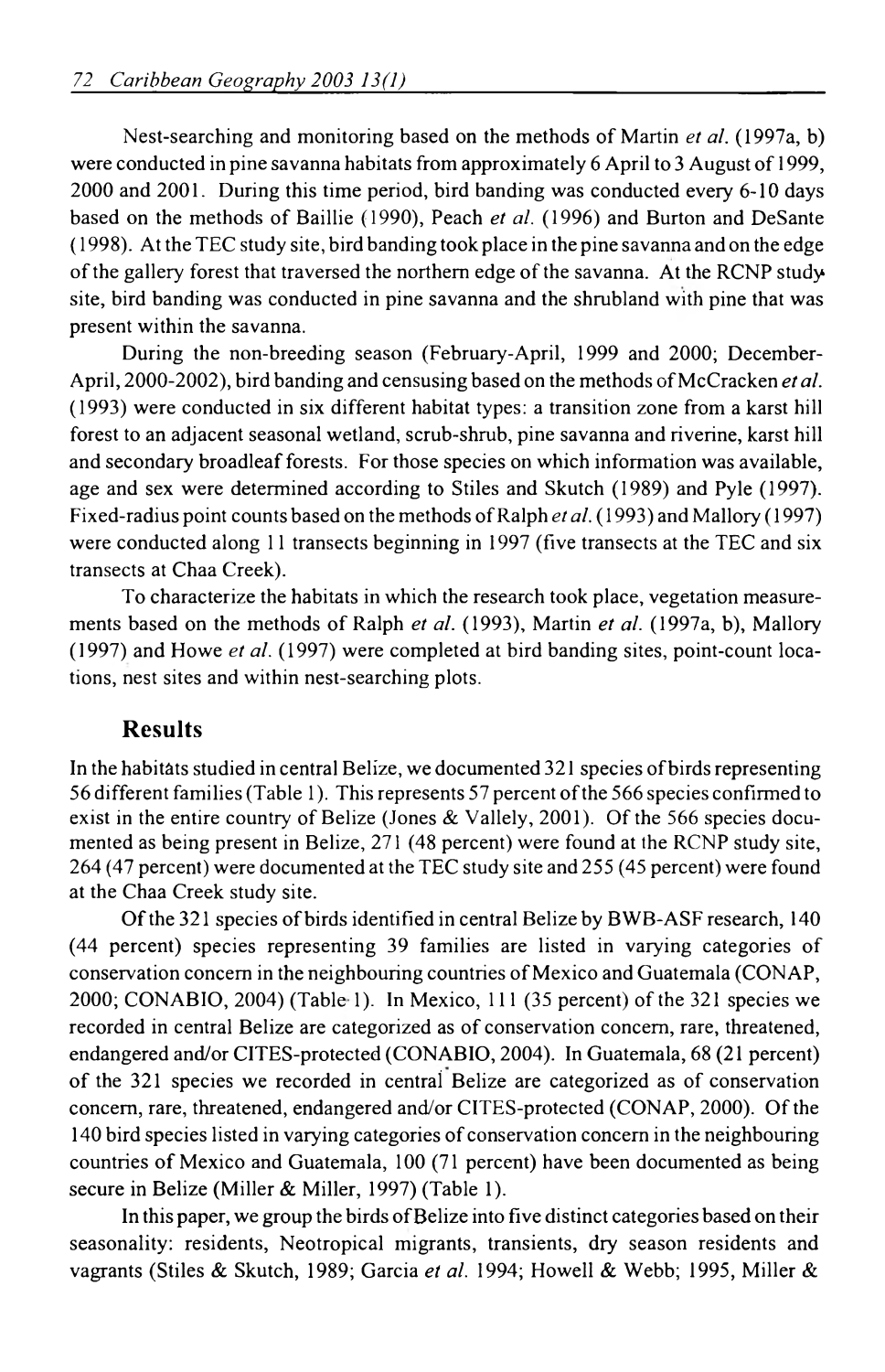Miller 1998; Jones & Vallely, 2001). Some species have separate populations that can be placed in two categories. For example, there are both resident and migratory populations of the blue-gray gnatcatcher (*Polioptila caerulea*) in Belize.

Frequent and consistent observations by BWB–ASF over a five-year period, along with nesting records, suggest that a substantial number ofthe Belize resident bird species categorized as being ofregional conservation concern appearto be secure within the habitats studied in central Belize. This includes species such as the Plain Chachalaca (*Ortalis vetula*) and the White-fronted Parrot (*Amazona albifrons*). The globally endangered yellow-headed parrot (*Amazona oratrix*) and the globally near-threatened great curassow (*Crax rubra*) were confirmed as utilizing the habitats studied in central Belize. The  $omate$ -hawk eagle (*Spizaetus ornatus*), jabiru (*Jabiru mycteria*), muscovy duck (*Cairina moschata*) and the crested guan (*Penelope purpurascens*), all species of conservation concern in Belize, also have been documented as utilizing the central Belize habitats studied. At least two nests of the regionally endangered jabiru stork have been confirmed to exist on the RCNP.

Of the 51 species of Neotropical migrants documented by BWB–ASF in central Belize, 12 (24 percent) are listed as being of regional conservation concern (Table 1). Seven (58 percent) of these 12 are listed by Miller and Miller (1997) as being secure in Belize.

During mist netting and bird banding conducted from 1999-2002, a total of 3,472 birds of 161 species were banded at the three study sites. Of this total, 1,105 (32 percent) individuals representing 32 species were Neotropical migrants and 2307 (66 percent) individuals representing 118 species were Belize residents. Twenty-two individuals (1 percent) of two species banded were categorized as residents/Neotropical migrants and <sup>28</sup> (1 percent) individuals of three species banded were dry-season residents. The remaining birds banded were transients (seven individuals of four species or 0.2 percent), dry-season residents/transients (two individuals of one species or 0.06 percent), and a vagrant (one individual ofone species or 0.03 percent). The Neotropical migrants banded in high numbers included the gray catbird (*Dumetella carolinensis*) with 218 individuals banded, the Wood Thrush (*Hylocichla mustelina*),with 123 individuals banded and the magnolia warbler (*Dendroica magnolia*) with 115 individuals banded. The Belize resident species banded in high numbers included the White-collared Seedeater (*Sporophila torqueola*) with 220 individuals banded, the red-capped manakin (*Pipra mentalis*) with 149 individuals banded,and the Ochre-bellied Flycatcher (*Mionectes oleagineus*),with 125 individuals banded. Of these, the ochre-bellied flycatcher and magnolia warbler are listed as being of regional conservation concern yet secure in Belize, while for other commonly captured species no information on the Belize status was presented in Miller and Miller (1997).

A total of303 nests representing 38 species were found and monitored as part ofthe reproductive success research conducted in pine savanna habitats. The majority of nests found (61, or 20 percent) were those of the Fork-tailed Flycatcher (*Tyrannus savana*). Other nests commonly found were those of the Yellow-bellied Elaenia (*Elaenia*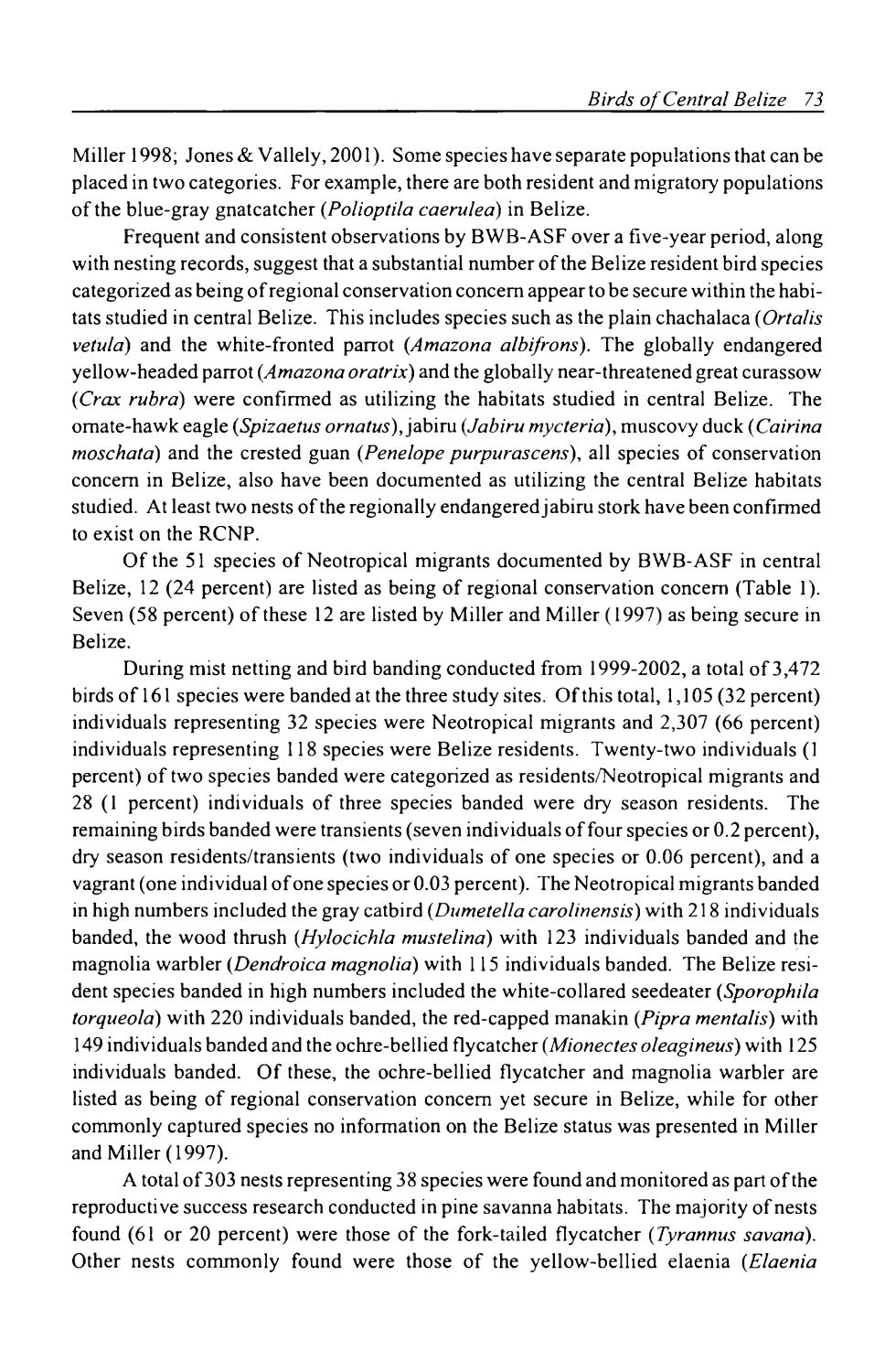*flavogaster*, 42 or 14 percent), the gray-crowned yellowthroat (*Geothlypis poliocephala*, 27 or 9 percent) and the pale-vented pigeon (*Columba cayennensis*, 17 or 6 percent).

#### **Discussion**

Comprising only 8,867 square miles, Belize is a relatively small Central American country. However, the avifaunal composition of the central Belize habitats documented in this study indicates the relative importance of these habitats to both Belize and the region. The habitats studied were representative of the diverse habitats found in central Belize and included scrub–shrub, a transition zone from karst hill to adjacent seasonal wetland, different successional stages of pine savanna, citrus and cashew plantations, pasture, and riverine, karst hill and secondary broadleaf forest.

The BWB–ASF research documented 321 bird species in a total study area of approximately 3118ha. This is a relatively small percentage of the total landmass in Mesoamerica; however, it appears to be very significant in terms of the sustainability of avian diversity. The creation and implementation of a long-term management plan for the protection of the habitats present in central Belize will be critical in ensuring that the 140 avian species ofregional conservation concern are protected amid increasing development pressures. The BWB–ASF data will allow for this type of planning because detailed information on the use of habitats by birds in different stages of their life cycle, such as the breeding and non-breeding seasons, was studied. For example, during nonbreeding season bird banding, the Swainson's Warbler (*Limnothlypis swainsonii*), a species of conservation concern in Belize (Miller  $&$  Miller, 1997), was found to utilize three ofthe habitats studied in central Belize, indicating the importance ofthese areas to some Neotropical migrants.

We are analyzing the bird banding and the vegetation data collected and in subsequent manuscripts will present information on the habitat preferences and survival of both Neotropical migrant and resident species in the six habitats where bird banding was conducted during the non-breeding season. We are also analyzing the bird-banding, reproductive success research and vegetation data collected in pine savanna habitats so that the importance of these habitats to birds during both the breeding and non-breeding seasons can be demonstrated. Analysis ofresearch on the breeding biology ofthe Graycrowned Yellowthroat (Martinez *et al.* 2004) showed that this Belize resident species bred successfully in pine savanna habitats in central Belize. The grassland yellow-finch (*Sicalis luteola*), a Belize resident species about which little is known (Jones & Vallely 2001), was documented as breeding in pine–savanna habitat at the TEC study site in 1999. Preliminary analyses show that pine savannas are also important to Neotropical migrants during the non-breeding season, as we detected numerous species of Neotropical migrants such as the Gray Catbird, Common Yellowthroat (*Geothlypis trichas*) and the magnolia warbler in pine savannas during December to April.

During the past 10 years the central region of Belize has been exposed to increased developmental pressuresthat have resulted in significant natural habitats being converted or lost to citrus farms, fish (*Tilapia*) farms, gravel mines, pastures and logging. Community development and increased hunting pressure also threaten these central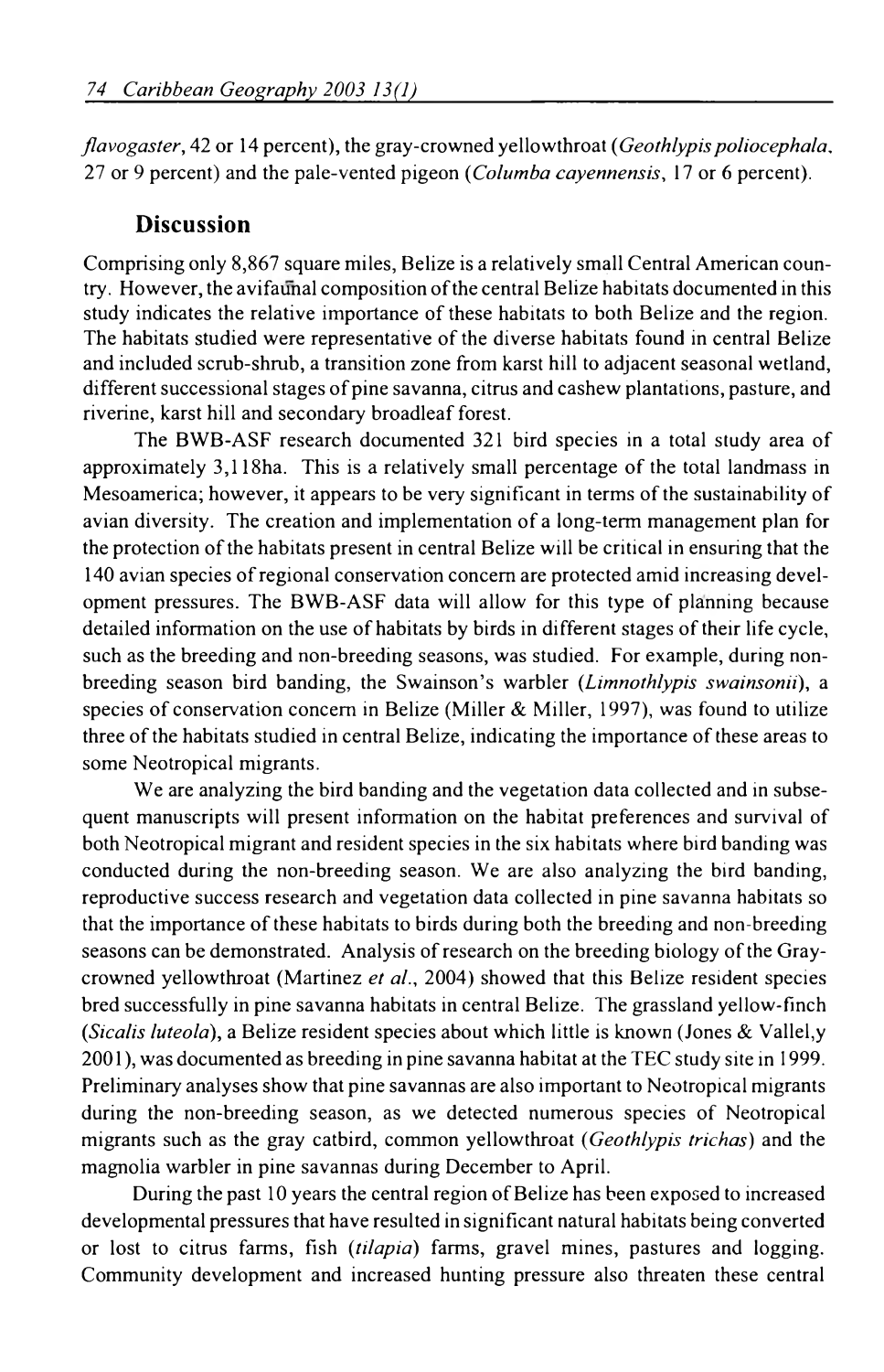Belize habitats and the animals and plants present within them. These developmental and agricultural projects are placing increasing pressures on the integrity ofthe critical avian habitats in central Belize. Unfortunately, the centralized location and ease of accessibility enhances the feasibility of many such projects that eventually may result in the demise or degradation of these habitats.

The developmental pressures affecting central Belize undoubtedly will continue to increase in order to meet the needs ofthe growing human population. The establishment of privately owned sanctuaries such as the Runaway Creek Nature Preserve has become imperative forthe protection ofboth local and regional biodiversity. Continued research, which will help to identify other critical areas and allow for the sustainable use ofselected lands, also will become increasingly important. It is only by evaluating the results of systematic research such as that conducted by BWB–ASF, together with the impacts and needs ofthe growing human population, that development plans can be designed that will serve to ensure the successful co-existence of both humans and these critical avian habitats.

# **Acknowledgments**

We are grateful to the Zoological Society of Milwaukee and the Foundation for Wildlife Conservation, Inc. for funding the Birds Without Borders — *Aves Sin Fronteras™* (BWB–ASF) project. We thank Gil Boese, founder ofBWB–ASF project, for his vision and support, and the many landowners who allowed us to conduct research on their lands, especially Sharon Matola and Tony Garel of the Belize Zoo and TEC and Mick and Lucy Fleming of Chaa Creek. The research would not have been possible without the dedication and hard work of all of BWB–ASF field staff. We thank Sharon Matola and Tony Garel of the Belize Zoo and TEC for their support throughout this study, and the Conservation Division of the Belize Forestry Department (Ministry of Natural Resources, Environment and Industry) for granting the necessary research permits. We thank Hector Mai and Martin Meadows for their assistance in identifying unknown plant specimens. Paula Brookmire provided valuable comments on this manuscript. This is publication #4 ofthe BWB–ASF project.

### **References**

- American Ornithologists' Union (1998) *Checklist of North American birds*, 7<sup>th</sup> ed. Washington, D.C.: American Ornithologists' Union.
- Baillie, S.R. (1990) 'Integrated population monitoring of breeding birds in Britain and Ireland. *Ibis*, **<sup>132</sup>**: 151–156.
- Burton, K.M. & D.F. DeSante (1998) *MAPS Manual. Instructionsforthe establishment* and *operation* of stations as part of the monitoring *avian productivity* and survivor*ship program,* Point Reyes Station, CA: Institute for Bird Populations.
- CONABIO (2004) Comisión Nacional Para el Conocimiento y uso de la Biodiversidad. <http://www.conabio.gob.mx>.
- CONAP (2000) Consejo Nacional de Áreas Protegidas: Listado de Especies de Fauna Silvestre Amenazadas de Extinción (Lista Roja de Fauna).
- Garcia, J., Matola, S., Meadows, M. & C. Wright (1994) *A checklistofthe birds ofBelize.* World Wildlife Fund-U.S.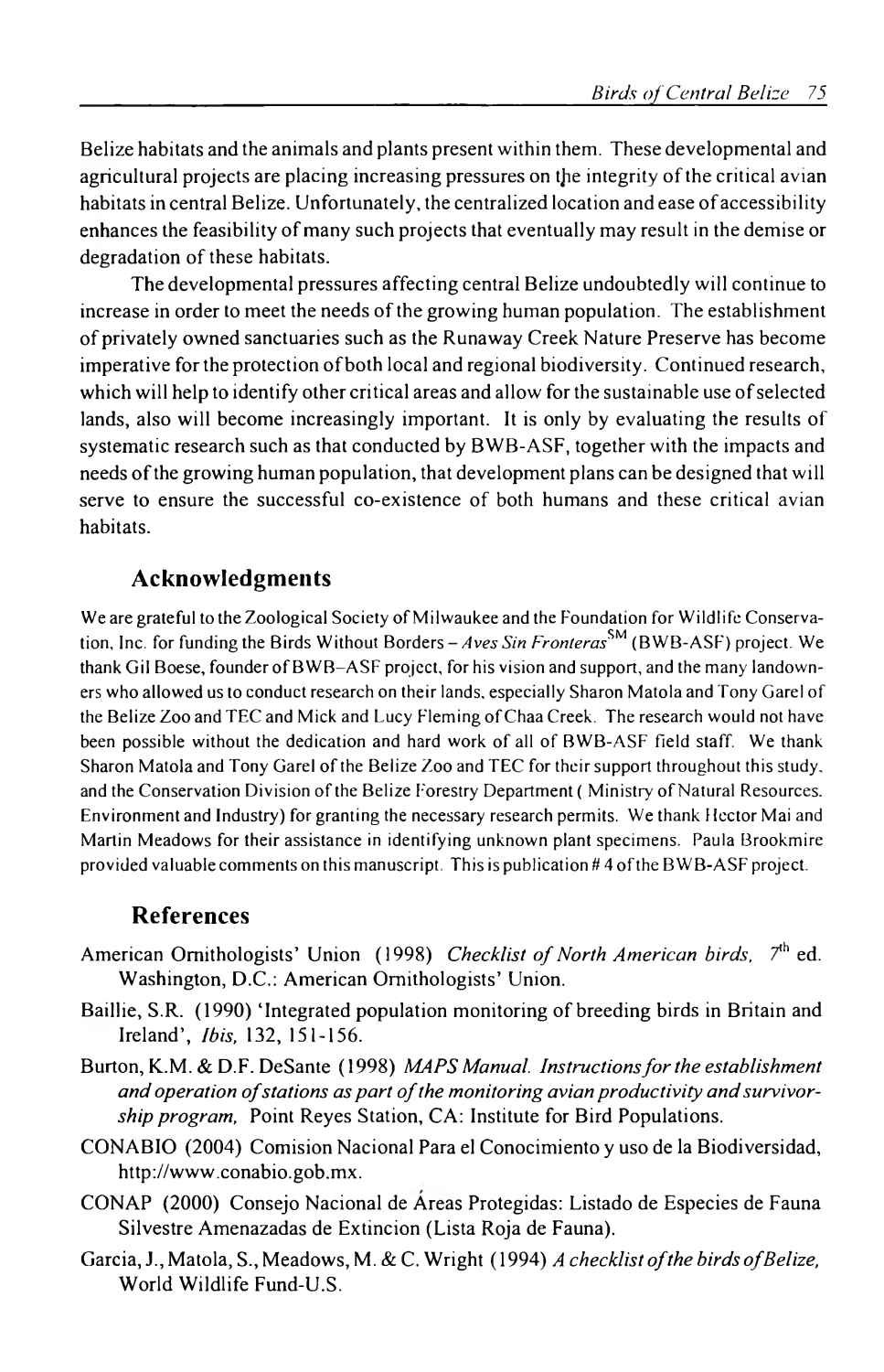- Howe, R.W., Niemi, G.R., Lewis, S.J. & D.A. Welsh.  $(1997)$  'A standard method for monitoring songbird populations in the Great Lakes region', *Passenger Pigeon*, 59, 183–194.
- Howell, S.N.G. & S. Webb. (1995) *A Guide to the Birds ofMexico andNorthern Central America,* New York: Oxford University Press.
- Jones, H.L. & A.C. Vallely (2001) *Annotated checklist of the birds of Belize*, Barcelona: Lynx Edicions.
- Mallory, E.P. (1997) *Rio Bravo Conservation Area monitoring,* Unpublished protocol provided by the author.
- Martin, T.E., Paine, C., Conway, C.J., Hochachka, W.M., Allen, P. & W. Jenkins. (1997a) *The Breeding Biology Research and Monitoring Database (BBIRD)field protocol*. Missoula, MT: Montana Cooperative Wildlife Research Unit.
- Martin, T.E., Paine, C., Conway, C.J., Hochachka, W.M., Allen, P. & W. Jenkins. (1997b) *The Breeding Biology Research and MonitoringDatabase (BBIRD) grassland protocol.* Missoula, MT: Montana Cooperative Wildlife Research Unit.
- Martinez, W.M., Piaskowski, V.D. & M. Teul.  $(2004)$  'Reproductive biology of the Gray-crowned Yellowthroat (*Geothlypis poliocephala palpebralis*) in central Belize', *Ornitología Neotropical* in press.
- McCracken,J.D.,Hussell, D.J.T. & E.H. Dunn. (1993) *A manualformonitoring birdmigration*. Port Rowan, Ontario: Long Point Bird Observatory.
- Miller B.W. & C.M. Miller. (1997) 'An Avian Risk Assessment', *Birdspecies ofconservation concern in Belize*. Report to Programme for Belize and The Nature Conservancy.
- Miller B.W. & C.M. Miller (1998) *Birds ofBelize: a Checklist*. Belize, Central America: Belize Audubon Society.
- Peach, W.J., Buckland, S.T. & S.R. Baillie. (1996) The use of constant effort mistnetting to measure between-year changes in the abundance and productivity of common passerines. *Bird Study,* **<sup>43</sup>**: 142–156.
- Pyle, P. (1997) *Identification Guide to North American Birds*. Bolinas, CA: Slate Creek Press.
- Ralph, C.J., Geupel, G.R., Pyle, P., Martin, T.E. & D.F. DeSante (1993) *Handbook of Field Methodsfor Monitoring Landbirds*. United States Department of Agriculture Forest Service, Pacific Southwest Research Station, General Technical Report PSW-GTR-144.
- Stiles, F.G. & A.F. Skutch. (1989) *A Guide to the Birds ofCosta Rica.* Ithaca, NY: Cornell University Press.
- Stotz, D.F., Fitzpatrick, J.W., Parker III, T.A. & D.K.. Moskovits. (1996) *Neotropical Birds — Ecology and Conservation.* Chicago: The University ofChicago Press.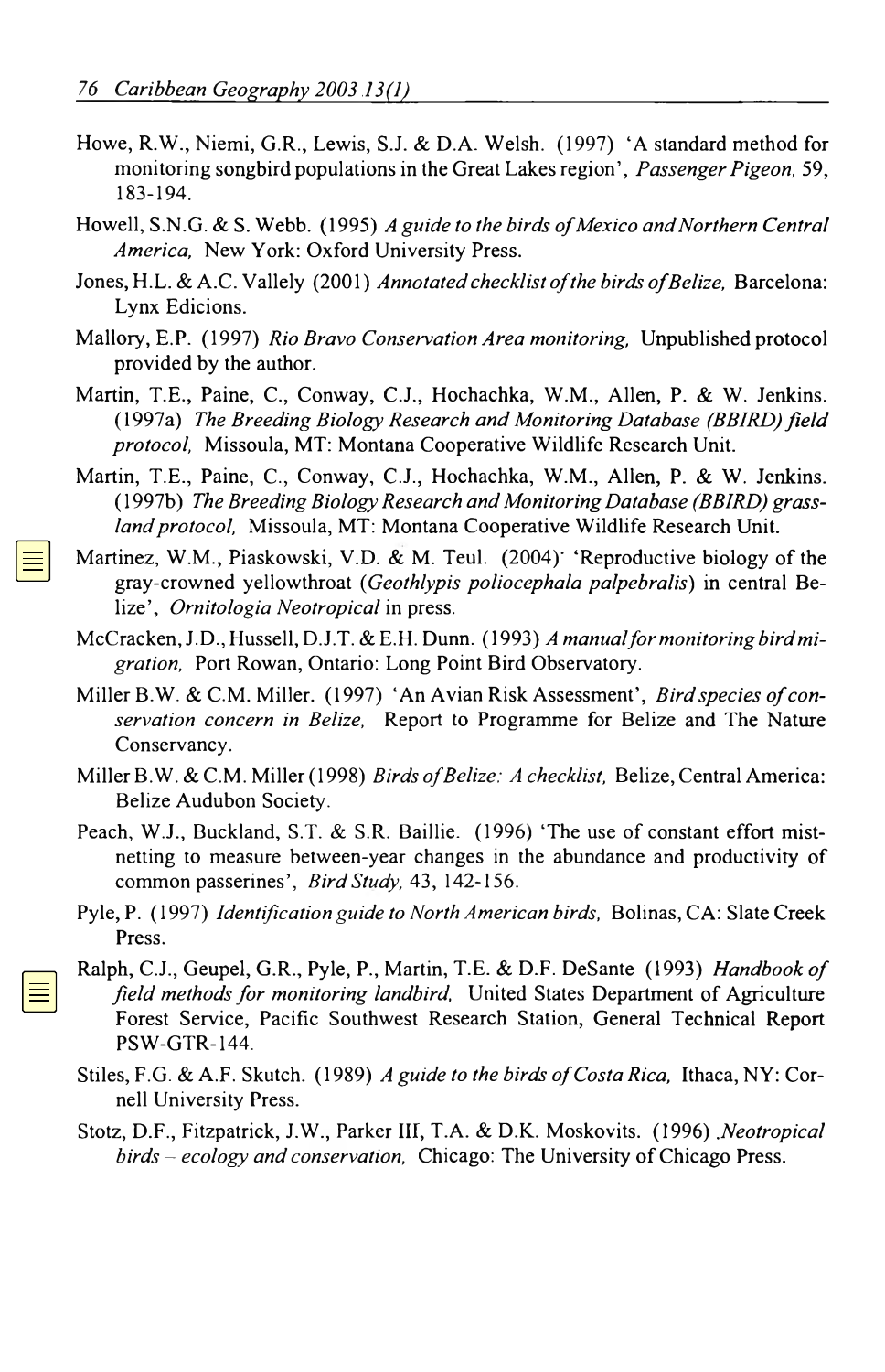**TABLE 1: Belize seasonality, regional conservation status and Belize conservation status** for avian species detected at three Birds Without Borders  $-$  Aves Sin Fronteras study sites in Belize, Central America

Belize seasonality codes: R=Resident, present year-round; M=Migrant, present October-April, does not breed in Belize; T=Transient, present during migration; D=Dry season resident, breeds in Belize, then migrates south (breeding migrant),  $V = V$ agrant, very few records, Belize not part of the normal range.

TEC = Tropical Education Center study site; RCNP= Runaway Creek Nature Preserve study site; CHAA=Chaa Creek study site.

Belize conservation status codes: C=Conservation concern; R=Rare; S=Secure; A=Accidental; H=Hunted.

Conservation status for Mexico (Mex.) based on La Norma Oficial Mexicana (NOM-ECOL-059- 94)(CONABIO), March 2004. Conservation status for Guatemala (Guat.) based on CITES (Resolución No. 27-96, CONAP, Guatcmala 9 de Mayo, 1996) and CONAP (Consejo Nacional de Areas Protegidas), February 2000. Conservation status for Belize based on Miller and Miller, November 1997, An Avian Risk Assessment-Bird species of Conservation Concern in Belize-Appendix 10 and the Belize Biodiversity Information System.

| <b>Species</b>                                    | seasonality<br>Belize | EC | <b>RCNP</b> | <b>CHAA</b> | Guat.<br>conc. in Mex<br>Jonserv.<br>and/or | conservation<br>Belize<br>status |
|---------------------------------------------------|-----------------------|----|-------------|-------------|---------------------------------------------|----------------------------------|
| Great Tinamou (Tinamus major)                     | R                     | X  | X           |             | X                                           | S                                |
| Little Tinamou (Crypturellus soui)                | R                     | X  | x           | X           | X                                           |                                  |
| Thicket Tinamou (Crypturellus cinnamomeus)        | R                     | X  | X           | X           | X                                           | S                                |
| Slaty-breasted Tinamou (Crypturellus boucardi)    | R                     |    | X           | X           | x                                           | S                                |
| Least Grebe (Tachybaptus-dominicus)               | R                     | X  | X           | X           |                                             |                                  |
| Brown Pelican (Pelecanus occidentalis)            | R                     | X  |             | X           |                                             |                                  |
| Neotropic Cormorant (Phalacrocorax brasilianus)   | R                     | X  | X           | X           |                                             |                                  |
| Anhinga (Anhinga anhinga)                         | R                     | X  | X           | X           |                                             |                                  |
| Magnificent Frigatebird (Fregata magnificens)     | R                     | X  | X           |             |                                             |                                  |
| Bare-throated Tiger-Heron (Tigrisoma mexicanum)   | $\mathbf R$           | X  | X           | X           | X                                           | S                                |
| Great Blue Heron (Ardea herodias)                 | R/M                   | X  | X           | X           | X                                           | S                                |
| Great Egret (Ardea alba)                          | R/M                   | X  | X           | X           |                                             |                                  |
| Snowy Egret (Egretta thula)                       | RM                    | X  | X           | X           |                                             |                                  |
| Little Blue Heron ( <i>Egretta caerulea</i> )     | M                     | X  | X           | X           |                                             |                                  |
| Cattle Egret (Bubulcus ibis)                      | RM                    | X  | X           | X           |                                             |                                  |
| Green Heron (Butorides virescens)                 | R                     | X  | X           | X           |                                             |                                  |
| Black-crowned Night Heron (Nycticorax nycticorax) | R/M                   |    | X           | X           | X                                           | S                                |
| Yellow-crowned Night Heron (Nyctanassa violacea)  | RM                    |    |             | X           | X                                           | S                                |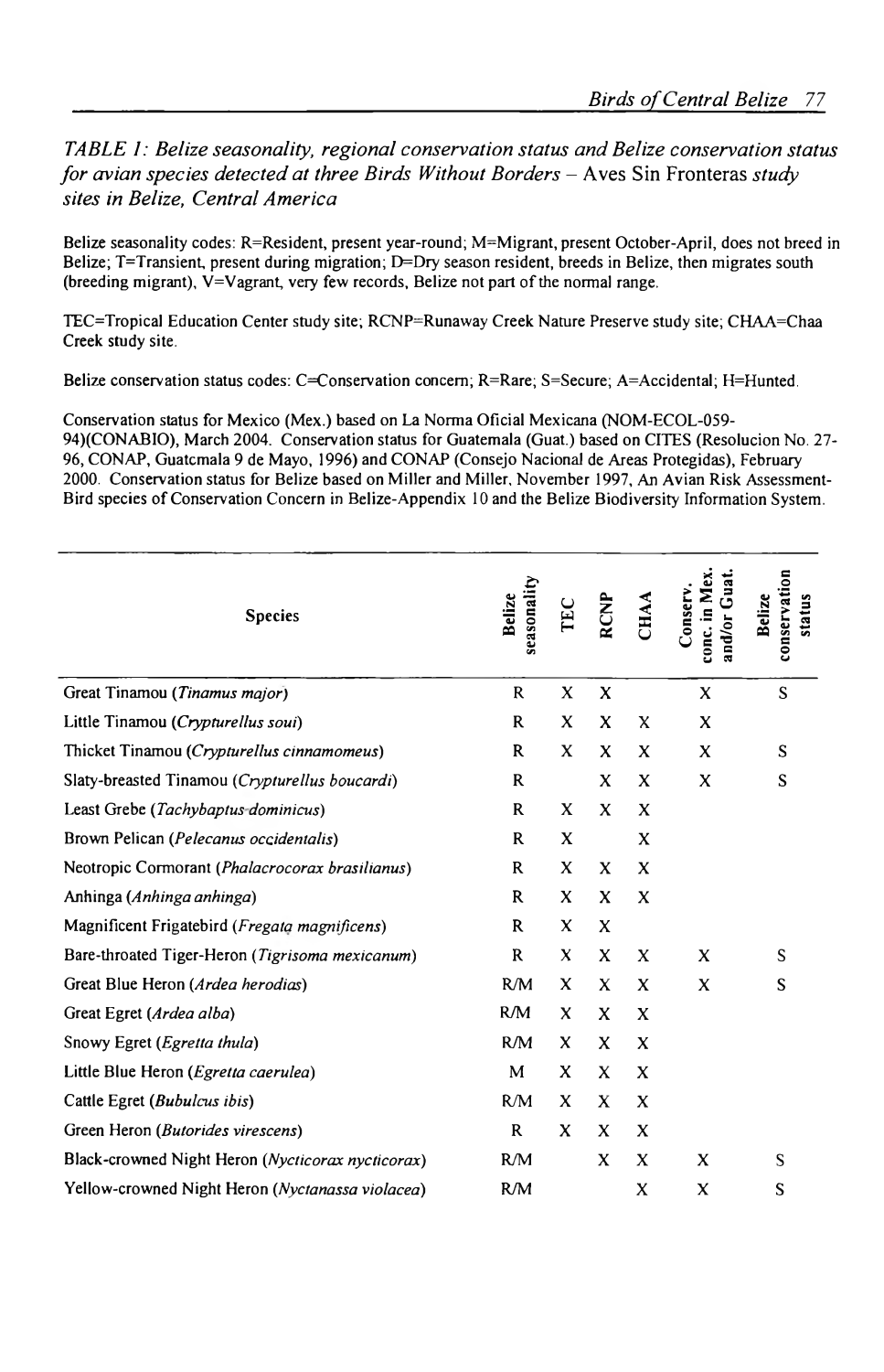| <b>Species</b>                                        | seasonality<br>Belize | TEC | <b>RCNP</b> | <b>CHAA</b> | conc. in Mex.<br>and/or Guat<br>Conserv. | conservation<br>Belize<br>status |
|-------------------------------------------------------|-----------------------|-----|-------------|-------------|------------------------------------------|----------------------------------|
| Boat-billed Heron (Cochlearius cochlearius)           | R                     | X   | X           | X           | X                                        | S                                |
| Roseate Spoonbill (Ajaia ajaja)                       | R                     | X   |             |             | x                                        | $\mathbf C$                      |
| Jabiru (Jabiru mycteria)                              | R                     |     | X           |             | X                                        | C                                |
| Wood Stork (Mycteria americana)                       | R                     | X   | X           | X           | x                                        | $\mathsf{C}$                     |
| Black Vulture (Coragyps atratus)                      | R                     | X   | x           | x           |                                          |                                  |
| Turkey Vulture (Cathartes aura)                       | R                     | X   | X           | X           |                                          |                                  |
| Lesser Yellow-headed Vulture (Cathartes burrovianus)  | R                     | x   | x           |             | X                                        | C                                |
| King Vulture (Sarcoramphus papa)                      | R                     | x   | X           | X           | X                                        | C                                |
| Black-bellied Whistling-Duck (Dendrocygna autumnalis) | R                     | x   | x           | X           | X                                        | C                                |
| Muscovy Duck (Cairina moschata)                       | R                     | X   | X           |             | X                                        | C                                |
| Blue-winged Teal (Anas discors)                       | M                     |     |             | X           | X                                        | H                                |
| Osprey (Pandion haliaetus)                            | R                     |     | x           |             | X                                        |                                  |
| Gray-headed Kite (Leptodon cayanensis)                | R                     |     | X           | x           | X                                        | S                                |
| Hook-billed Kite (Chondrohierax uncinatus)            | R                     |     |             | X           | X                                        | S                                |
| Swallow-tailed Kite (Elanoides forficatus)            | DT                    |     | X           | X           | X                                        | S                                |
| White-tailed Kite (Elanus leucurus)                   | R                     | X   | x           | x           |                                          |                                  |
| Snail Kite (Rostrhamus sociabilis)                    | R                     |     | X           |             | X                                        | $\mathbf C$                      |
| Plumbeous Kite (Ictinia plumbea)                      | D                     | X   | X           | X           | X                                        | S                                |
| Black-collared Hawk (Busarellus nigricollis)          | R                     |     | X           |             | x                                        | R                                |
| White Hawk (Leucoptemis albicollis)                   | R                     |     | X           |             | X                                        | S                                |
| Gray Hawk [Asturina nitida (plagiata)]                | R                     | X   | X           | x           | X                                        | S                                |
| Common Black-Hawk (Buteogallus anthracinus)           | R                     | x   | X           | X           | x                                        | S                                |
| Great Black-Hawk (Buteogallus urubitinga)             | R                     | X   | X           |             | X                                        | S                                |
| Roadside Hawk (Buteo magnirostris)                    | R                     | X   | X           | X           | X                                        | S                                |
| Short-tailed Hawk (Buteo brachyurus)                  | R                     | X   | X           | X           | X                                        | S                                |
| White-tailed Hawk (Buteo albicaudatus)                | R                     | x   |             |             | X                                        | $\mathbf C$                      |
| Zone-tailed Hawk (Buteo albonotatus)                  | м                     |     | X           |             | X                                        | R                                |
| Black Hawk-Eagle (Spizaetus tyrannus)                 | R                     |     |             | X           | X                                        | $\mathbf C$                      |
| Ornate Hawk-Eagle (Spizaetus ornatus)                 | R                     |     | X           |             | X                                        | $\mathsf{C}$                     |
| Barred Forest-Falcon (Micrastur ruficollis)           | R                     |     | x           |             | X                                        | S                                |
| Collared Forest-Falcon (Micrastur semitorquatus)      | R                     | x   | X           | X           | X                                        | S                                |
| Laughing Falcon (Herpetotheres cachinnans)            | R                     | X   | x           | x           | X                                        |                                  |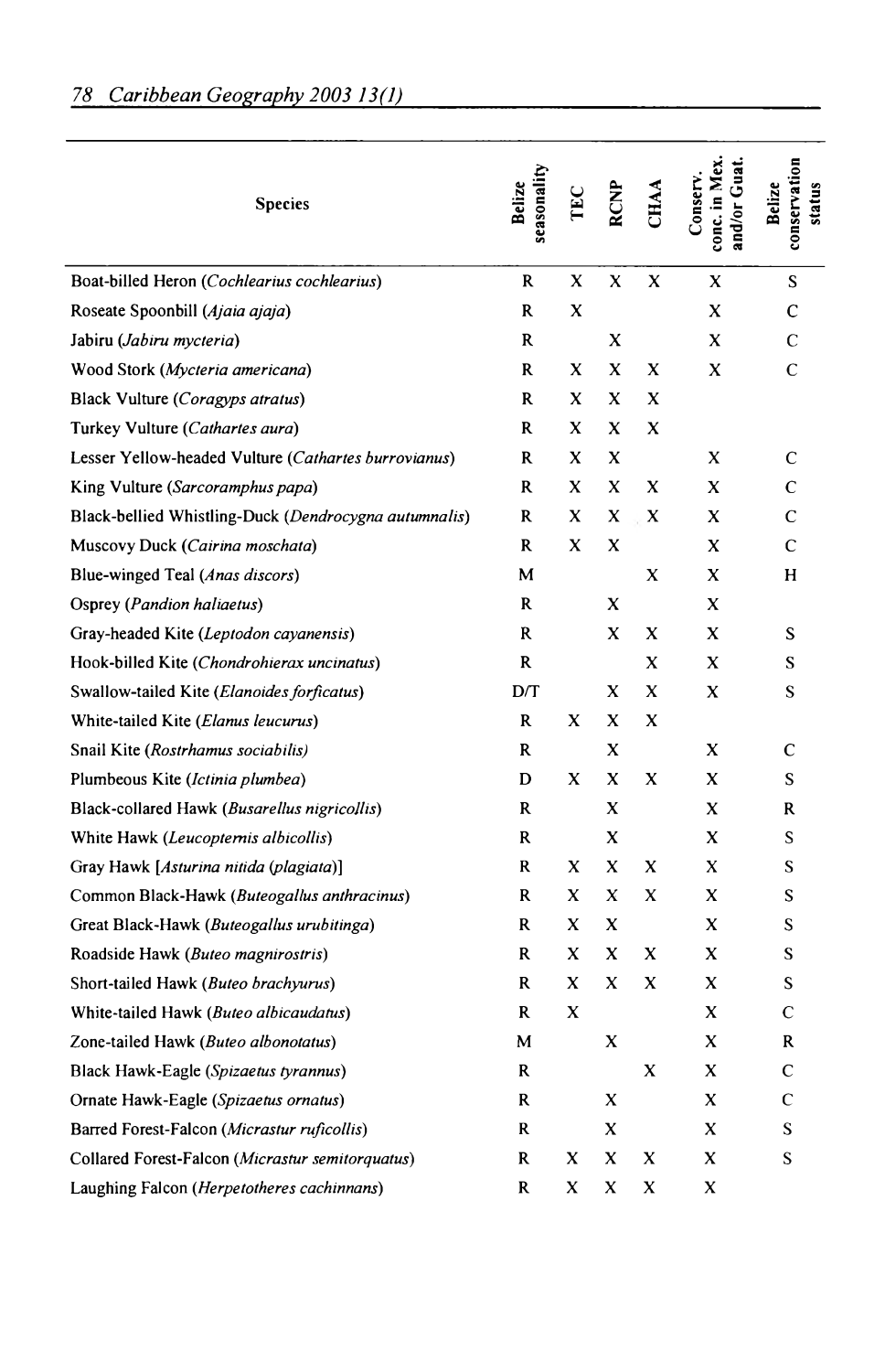| <b>Species</b>                                        | seasonality<br>Belize | TEC | <b>RCNP</b> | <b>CHAA</b> | conc. in Mex<br>and/or Guat<br>.onserv. | conservation<br>Belize<br>status |
|-------------------------------------------------------|-----------------------|-----|-------------|-------------|-----------------------------------------|----------------------------------|
| American Kestrel (Falco sparverius)                   | M                     |     |             | X           | X                                       | C                                |
| Aplomado Falcon (Falco femoralis)                     | R                     | x   | x           |             | X                                       | R                                |
| Bat Falcon (Falco rufigularis)                        | R                     | X   | X           | X           | x                                       | S                                |
| Plain Chachalaca (Ortalis vetula)                     | R                     | X   | x           | X           | x                                       | S                                |
| Crested Guan (Penelope purpurascens)                  | R                     |     | x           | X           | X                                       | C                                |
| Great Curassow (Crax rubra)                           | R                     |     | X           | x           | X                                       | Ċ                                |
| Black-throated Bobwhite (Colinus nigrogularis)        | R                     | X   | X           |             |                                         | C                                |
| Spotted Wood-Quail (Odontophorus guttatus)            | R                     |     | X           | X           | X                                       | S                                |
| Singing Quail (Dactylortyx thoracicus)                | R                     |     |             | X           | x                                       | R                                |
| Ruddy Crake (Laterallus ruber)                        | R                     | X   | x           | x           | x                                       | S                                |
| Gray-necked Wood-Rail (Aramides cajanea)              | R                     | X   | X           | X           | x                                       | S                                |
| Purple Gallinule (Porphyrula martinica)               | R                     |     |             | X           |                                         |                                  |
| American Coot (Fulica americana)                      | MT                    |     |             | X           |                                         |                                  |
| Sungrebe ( <i>Heliornis fulica</i> )                  | R                     | X   | X           | X           | x                                       | S                                |
| Limpkin (Aramus guarauna)                             | R                     | X   | x           | x           | x                                       | S                                |
| Killdeer (Charadrius vociferus)                       | M/T                   | X   | X           | x           |                                         |                                  |
| Northern Jacana (Jacana spinosa)                      | R                     |     | X           | X           |                                         |                                  |
| Solitary Sandpiper (Tringa solitaria)                 | М                     | X   | x           |             |                                         |                                  |
| Spotted Sandpiper (Actitis macularia)                 | M/T                   | X   |             | X           |                                         |                                  |
| Common Snipe (Gallinago gallinago)                    | М                     | x   |             |             |                                         |                                  |
| Pale-vented Pigeon (Columba cayennensis)              | R                     | x   | x           | X           |                                         |                                  |
| Scaled Pigeon (Columba speciosa)                      | R                     | x   | x           |             | x                                       | S                                |
| Red-billed Pigeon (Columba flavirostris)              | R                     | x   | X           | X           |                                         |                                  |
| Short-billed Pigeon (Columba nigrirostris)            | R                     | x   | X           |             | x                                       | S                                |
| Mourning Dove (Zenaida macroura)                      | MЛ                    | x   |             | X           |                                         |                                  |
| Plain-breasted Ground-Dove (Columbina minuta)         | R                     | x   | x           | X           |                                         |                                  |
| Ruddy Ground-Dove (Columbina talpacoti)               | R                     | x   | X           | x           |                                         |                                  |
| Blue Ground-Dove (Claravis pretiosa)                  | R                     | x   | X           | X           | X                                       | S                                |
| White-tipped Dove (Leptotila verreauxi)               | R                     | x   | x           | x           |                                         |                                  |
| Gray-fronted Dove [Leptotila rufaxilla (plumbeiceps)] | R                     | x   | X           | X           | x                                       |                                  |
| Gray-chested Dove (Leptotila cassini)                 | R                     | X   | x           | X           | X                                       | S                                |
| Ruddy Quail-Dove (Geotrygon montana)                  | R                     | x   | x           | X           |                                         |                                  |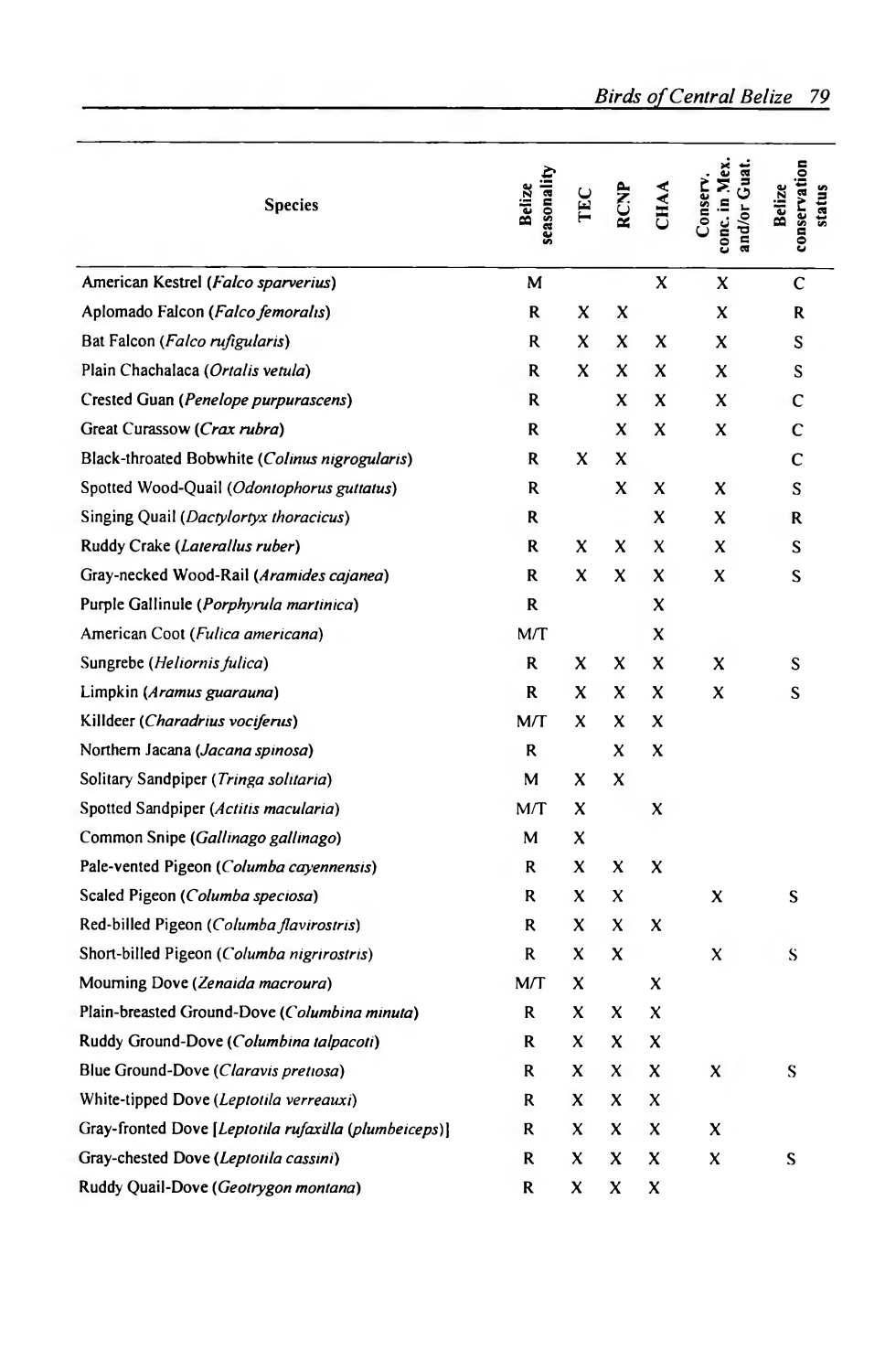| seasonality<br>Belize | TEC | <b>RCNP</b> | <b>CHAA</b> | conc. in Mex<br>and/or Guat<br>Conserv. | conservation<br>Belize<br>status |
|-----------------------|-----|-------------|-------------|-----------------------------------------|----------------------------------|
| R                     | x   | x           | x           | X                                       |                                  |
| R                     | x   |             | x           | X                                       | C                                |
| R                     | X   | X           | X           | X                                       | $\mathsf{C}$                     |
| R                     | X   | X           | x           | X                                       | C                                |
| R                     | X   | x           |             | x                                       | C                                |
| R                     | X   | X           | X           | x                                       | $\mathbf C$                      |
| R                     | x   | x           | X           | x                                       | C                                |
| R                     | X   | x           |             | X                                       | C                                |
| R                     | x   |             |             |                                         |                                  |
| R                     | X   | X           | X           |                                         |                                  |
| R                     | X   |             | x           |                                         |                                  |
| R                     |     | X           |             | X                                       | $\mathbf{R}$                     |
| R                     | X   | x           | X           |                                         |                                  |
| R                     | x   |             | X           | X                                       | R                                |
| R                     | x   | X           | x           | x                                       | S                                |
| R                     |     |             | X           | X                                       | R                                |
| R                     | X   | x           | X           | X                                       | S.                               |
| R                     | X   | x           | X           | X                                       | S                                |
| M                     | X   | x           | x           |                                         |                                  |
| D/T                   | X   | X           | x           |                                         |                                  |
| R                     | X   | X           | X           |                                         |                                  |
| R                     | x   |             |             |                                         |                                  |
| R                     |     |             | X           |                                         |                                  |
| R                     | X   | X           | X           |                                         |                                  |
| T                     |     |             | X           |                                         |                                  |
| R                     | x   | x           | x           |                                         |                                  |
| R                     | x   |             | x           | X                                       | $\overline{?}$                   |
| R                     | x   | X           | x           | X                                       | S                                |
| R                     | X   | X           | x           | X                                       | S                                |
| R                     | X   | X           | x           | X                                       | S                                |
| R                     | X   | X           | x           | x                                       | S                                |
| R                     | x   | $\mathbf x$ | X           | X                                       | S                                |
|                       |     |             |             |                                         |                                  |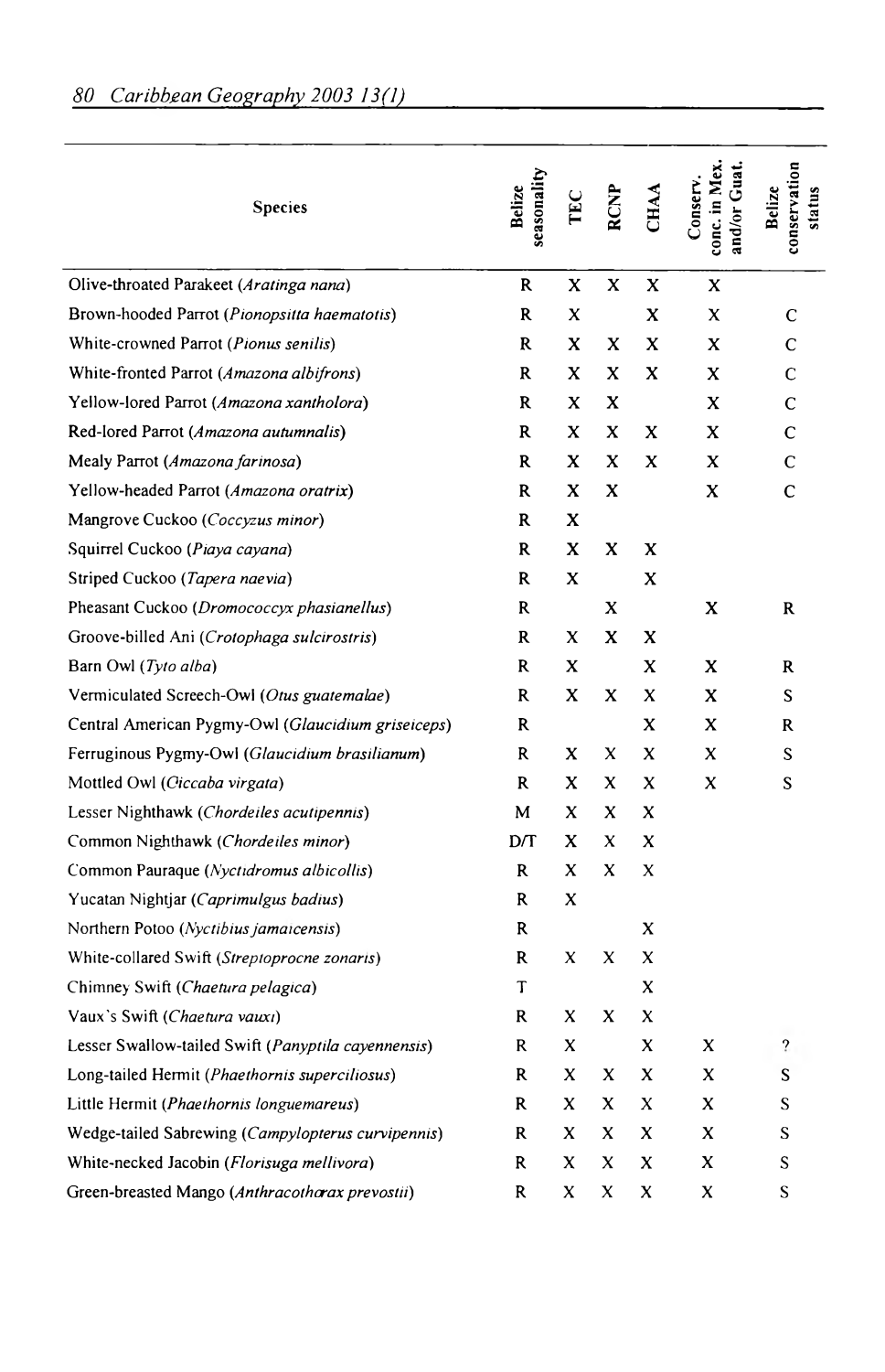| <b>Species</b>                                    | seasonality<br>Belize | TEC | <b>RCNP</b> | <b>CHAA</b> | conc. in Mex.<br>und/or Guat.<br>Conserv. | conservation<br>Belize<br>status |
|---------------------------------------------------|-----------------------|-----|-------------|-------------|-------------------------------------------|----------------------------------|
| Canivet's Emerald (Chlorostilbon canivetii)       | R                     | X   | X.          | X           | X                                         | S                                |
| White-bellied Emerald (Amazilia candida)          | R                     | X   | X           | X           | X                                         | S                                |
| Azure-crowned Hummingbird (Amazilia cyanocephala) | R                     | X   | x           | X           | X                                         | S                                |
| Rufous-tailed Hummingbird (Amazilia tzacatl)      | R                     | X   | X           | X           | X                                         | S                                |
| Buff-bellied Hummingbird (Amazilia yucatanensis)  | R                     | X   |             |             |                                           | S                                |
| Cinnamon Hummingbird (Amazilia rutila)            | R                     | X   | X           |             | X                                         | S                                |
| Purple-crowned Fairy (Heliothryx barroti)         | $\mathbf R$           |     | X           |             | X                                         | S                                |
| Long-billed Starthroat (Heliomaster longirostris) | $\mathbf R$           |     | x           |             | X                                         |                                  |
| Ruby-throated Hummingbird (Archilochus colubris)  | M                     | X   | x           | X           | X                                         |                                  |
| Black-headed Trogon (Trogon melanocephalus)       | R                     | x   | x           | X           |                                           |                                  |
| Violaceous Trogon (Trogon violaceus)              | R                     | x   | X           | X           | X                                         | S                                |
| Slaty-tailed Trogon (Trogon massena)              | R                     |     | X           | X           | X                                         | S                                |
| Tody Motmot (Hylomanes momotula)                  | R                     |     | X           | X           | X                                         | S                                |
| Blue-crowned Motmot (Momotus momota)              | R                     | X   | X           | X           | X                                         | S                                |
| Ringed Kingfisher (Ceryle torquata)               | R                     | X   | X           | X           |                                           |                                  |
| Belted Kingfisher (Ceryle alcyon)                 | M                     | X   | X           | X           |                                           |                                  |
| Amazon Kingfisher (Chloroceryle amazona)          | R                     | x   |             | X           |                                           |                                  |
| Green Kingfisher (Chloroceryle americana)         | R                     | X   | X           | X           |                                           |                                  |
| American Pygmy Kingfisher (Chloroceryle aenea)    | R                     | X   | X           | X           |                                           | S                                |
| White-necked Puffbird (Notharchus macrorhynchos)  | R                     | X   | X           | X           |                                           |                                  |
| Rufous-tailed Jacamar (Galbula ruficauda)         | R                     | X   | x           | X           | X                                         | S                                |
| Emerald Toucanet (Aulacorhynchus prasinus)        | R                     |     |             | X           | X                                         | S                                |
| Collared Aracari (Pteroglossus torquatus)         | R                     | X   | X           | X           | X                                         | S                                |
| Keel-billed Toucan (Ramphastos sulfuratus)        | R                     | X   | x           | X           | X                                         | S                                |
| Acorn Woodpecker (Melanerpes formicivorus)        | R                     | x   | X           |             |                                           |                                  |
| Black-cheeked Woodpecker (Melanerpes pucherani)   | R                     | X   | X           | X           | X                                         | S                                |
| Red-vented Woodpecker (Melanerpes pygmaeus)       | R                     | x   | X           |             |                                           |                                  |
| Golden-fronted Woodpecker (Melanerpes aurifrons)  | R                     | X   | X           | X           |                                           |                                  |
| Yellow-bellied Sapsucker (Sphyrapicus varius)     | М                     | x   | X           |             |                                           |                                  |
| Ladder-backed Woodpecker (Picoides scalaris)      | R                     | x   | x           |             |                                           |                                  |
| Smoky-brown Woodpecker (Veniliornis fumigatus)    | R                     | x   | X           |             |                                           | S                                |
| Golden-olive Woodpecker (Piculus rubiginosus)     | R                     | X   | X           | X           |                                           |                                  |

*Birds ofCentral Belize 81*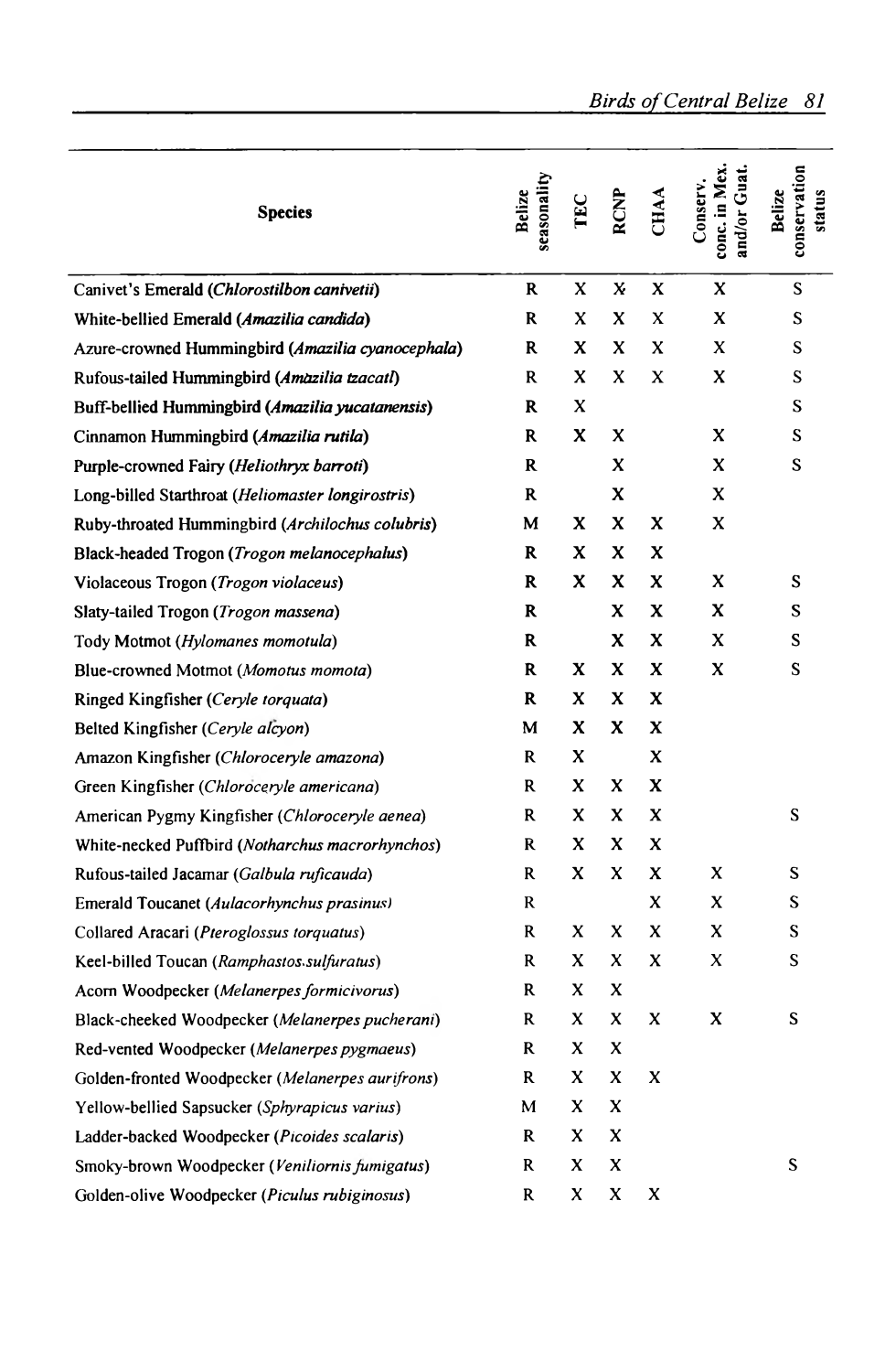| <b>Species</b>                                               | seasonality<br>Belize | TEC | <b>RCNP</b> | <b>CHAA</b> | conc. in Mex<br>and/or Guat<br>Conserv. | conservation<br>Belize<br>status |
|--------------------------------------------------------------|-----------------------|-----|-------------|-------------|-----------------------------------------|----------------------------------|
| Chestnut-colored Woodpecker (Celeus castaneus)               | R                     |     | X           |             | X                                       | S                                |
| Lineated Woodpecker (Dryocopus lineatus)                     | R                     | X   | X           | X           | X                                       | S                                |
| Pale-billed Woodpecker (Campephilus guatemalensis)           | R                     | X   | X           | X           | X                                       | S                                |
| Rufous-breasted Spinetail (Synallaxis erythrothorax)         | R                     | X   | X           |             |                                         |                                  |
| Plain Xenops (Xenops minutus)                                | R                     |     | X           | X           | X                                       | S                                |
| Tawny-winged Woodcreeper (Dendrocincla anabatina)            | R                     | X   | x           | X           | X                                       | S                                |
| Ruddy Woodcreeper (Dendrocincla homochroa)                   | R                     | X   | X           | X           | X                                       | S                                |
| Olivaceous Woodcreeper (Sittasomus griseicapillus)           | R                     | x   | x           | X           | X                                       | S                                |
| Wedge-billed Woodcreeper (Glyphorynchus spirurus)            | R                     | X   | X           |             | X                                       | S                                |
| Northern Barred-Woodcreeper (Dendrocolaptes<br>sanctithomae) | R                     | X   | X           | X           | X                                       | S                                |
| Ivory-billed Woodcreeper (Xiphorhynchus flavigaster)         | R                     | X   | X           | X           |                                         |                                  |
| Streak-headed Woodcreeper (Lepidocolaptes souleyetii)        | R                     | X   | X           | X           |                                         |                                  |
| Great Antshrike (Taraba major)                               | R                     | X   | X           | X           | X                                       | S                                |
| Barred Antshrike (Thamnophilus doliatus)                     | R                     | X   | X           | X           |                                         |                                  |
| Dusky Antbird (Cercomacra tyrannina)                         | R                     | X   | X           | x           | X                                       | S                                |
| Black-faced Antthrush [Formicarius analis (moniliger)]       | R                     | X   | X           | X           | X                                       | S                                |
| Yellow-bellied Tyrannulet (Ornithion semiflavum)             | R                     | X   | X           | X           | X                                       | S                                |
| Northern Beardless-Tyrannulet (Camptostoma imberbe)          | R                     | X   | X           | $X$ .       |                                         | S                                |
| Greenish Elaenia (Myiopagis viridicata)                      | R                     | x   | X           | X           |                                         |                                  |
| Yellow-bellied Elaenia ( <i>Elaenia flavogaster</i> )        | R                     | X   | X           | X           |                                         |                                  |
| Ochre-bellied Flycatcher (Mionectes oleagineus)              | R                     | X   | x           | x           | X                                       | S                                |
| Sepia-capped Flycatcher (Leptopogon amaurocephalus)          | R                     |     | X           | X           | X                                       | S                                |
| Northern Bentbill (Oncostoma cinereigulare)                  | R                     | x   | x           | X           | X                                       | S                                |
| Slate-headed Tody-Flycatcher (Poecilotriccus sylvia)         | R                     | X   | X           | X           | X                                       | S                                |
| Common Tody-flycatcher (Todirostrum cinereum)                | R                     | X   | X           | X           | X                                       | S                                |
| Eye-ringed Flatbill (Rhynchocyclus brevirostris)             | R                     | X   | X           |             |                                         |                                  |
| Yellow-olive Flycatcher (Tolmomyias sulphurescens)           | R                     | X   | X           | X           | X                                       | S                                |
| Stub-tailed Spadebill (Platyrinchus cancrominus)             | R                     | X   | X           | X           | X                                       | S                                |
| Royal Flycatcher (Onychorhynchus coronatus)                  | R                     | X   | X           | x           | X                                       | S                                |
| Sulphur-rumped Flycatcher (Myiobius sulphureipygius)         | R                     | X   | X           |             | X                                       | S                                |
| Tropical Pewee (Contopus cinereus)                           | R                     | X   | X           | X           |                                         |                                  |
| Yellow-bellied Flycatcher (Empidonax flaviventris)           | T/M                   |     | X           | X           |                                         |                                  |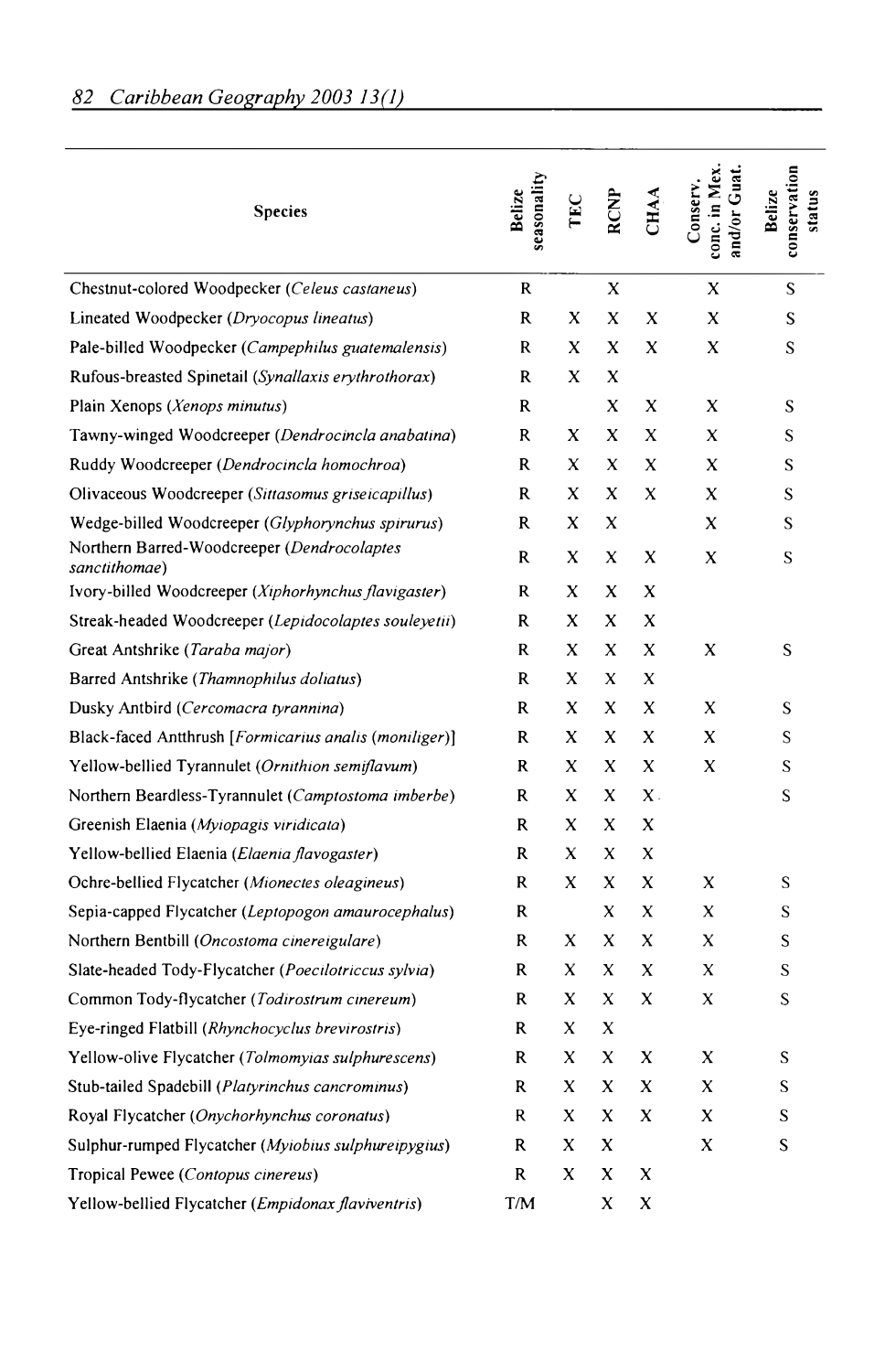| <b>Species</b>                                         | seasonality<br>Belize | TEC | <b>RCNP</b> | CHAA | conc. in Mex<br>ind/or Guat<br>onserv. | conservation<br>Belize<br>status |
|--------------------------------------------------------|-----------------------|-----|-------------|------|----------------------------------------|----------------------------------|
| White-throated Flycatcher (Empidonax albigularis)      | M                     |     |             | X    |                                        |                                  |
| Least Flycatcher ( <i>Empidonax minimus</i> )          | М                     | x   | x           | X    |                                        |                                  |
| Black Phoebe (Sayornis nigricans)                      | R                     | X   |             | x    |                                        |                                  |
| Vermilion Flycatcher (Pyrocephalus rubinus)            | R                     | X   | X           | x    |                                        |                                  |
| Bright-rumped Attila (Attila spadiceus)                | R                     | X   | x           | x    | X                                      | S                                |
| Dusky-capped Flycatcher (Myiarchus tuberculifer)       | $\mathbf R$           | x   | x           | x    |                                        |                                  |
| Great Crested Flycatcher (Myiarchus crinitus)          | T/M                   | X   | x           | x    |                                        |                                  |
| Brown-crested Flycatcher (Myiarchus tyrannulus)        | R                     | X   | X           | x    |                                        |                                  |
| Great Kiskadee (Pitangus sulphuratus)                  | R                     | x   | x           | x    |                                        |                                  |
| Boat-billed Flycatcher (Megarynchus pitangua)          | R                     | X   | X           | X    |                                        |                                  |
| Social Flycatcher (Myiozetetes similis)                | R                     | X   | X           | x    |                                        |                                  |
| Streaked Flycatcher (Myiodynastes maculatus)           | D                     |     |             | X    |                                        |                                  |
| Sulphur-bellied Flycatcher (Myiodynastes luteiventris) | D                     | X   | X           | x    |                                        |                                  |
| Piratic Flycatcher (Legatus leucophaius)               | D                     | x   | X           | X    | x                                      | S                                |
| Tropical Kingbird (Tyrannus melancholicus)             | R                     | X   | X           | x    |                                        |                                  |
| Couch's Kingbird (Tyrannus couchii)                    | R                     | X   | X           | X    |                                        |                                  |
| Eastern Kingbird (Tyrannus tyrannus)                   | T                     | x   | x           | X    |                                        |                                  |
| Fork-tailed Flycatcher (Tyrannus savana)               | R                     | x   | x           | x    |                                        |                                  |
| Thrush-like Schiffornis (Schiffornis turdinus)         | R                     | X   | X           | X    |                                        |                                  |
| Gray-collared Becard (Pachyramphus major)              | R                     | X   | X           |      |                                        |                                  |
| Rose-throated Becard (Pachyramphus aglaiae)            | R                     | x   | X           | X    |                                        |                                  |
| Masked Tityra (Tityra semifasciata)                    | R                     | x   | x           | X    |                                        |                                  |
| Black-crowned Tityra (Tityra inquisitor)               | R                     | X   |             | X    |                                        |                                  |
| White-collared Manakin (Manacus candei)                | R                     | x   | x           | X    | x                                      | S                                |
| Red-capped Manakin (Pipra mentalis)                    | R                     | x   | x           | x    |                                        |                                  |
| White-eyed Vireo (Vireo griseus)                       | М                     | x   | x           | x    |                                        |                                  |
| Mangrove Vireo [Vireo pallens (semiflavus)]            | R                     | x   | X           | x    |                                        |                                  |
| Yellow-throated Vireo (Vireo flavifrons)               | М                     | x   | X           | X    |                                        |                                  |
| Yellow-green Vireo (Vireo flavoviridis)                | D                     | x   | X           | x    |                                        |                                  |
| Tawny-crowned Greenlet (Hylophilus ochraceiceps)       | R                     | x   | X           | x    | X                                      | S                                |
| Lesser Greenlet (Hylophilus decurtatus)                | R                     | x   | X           | x    | X                                      | S                                |
| Rufous-browed Peppershrike (Cyclarhis gujanensis)      | R                     | x   | X           |      |                                        |                                  |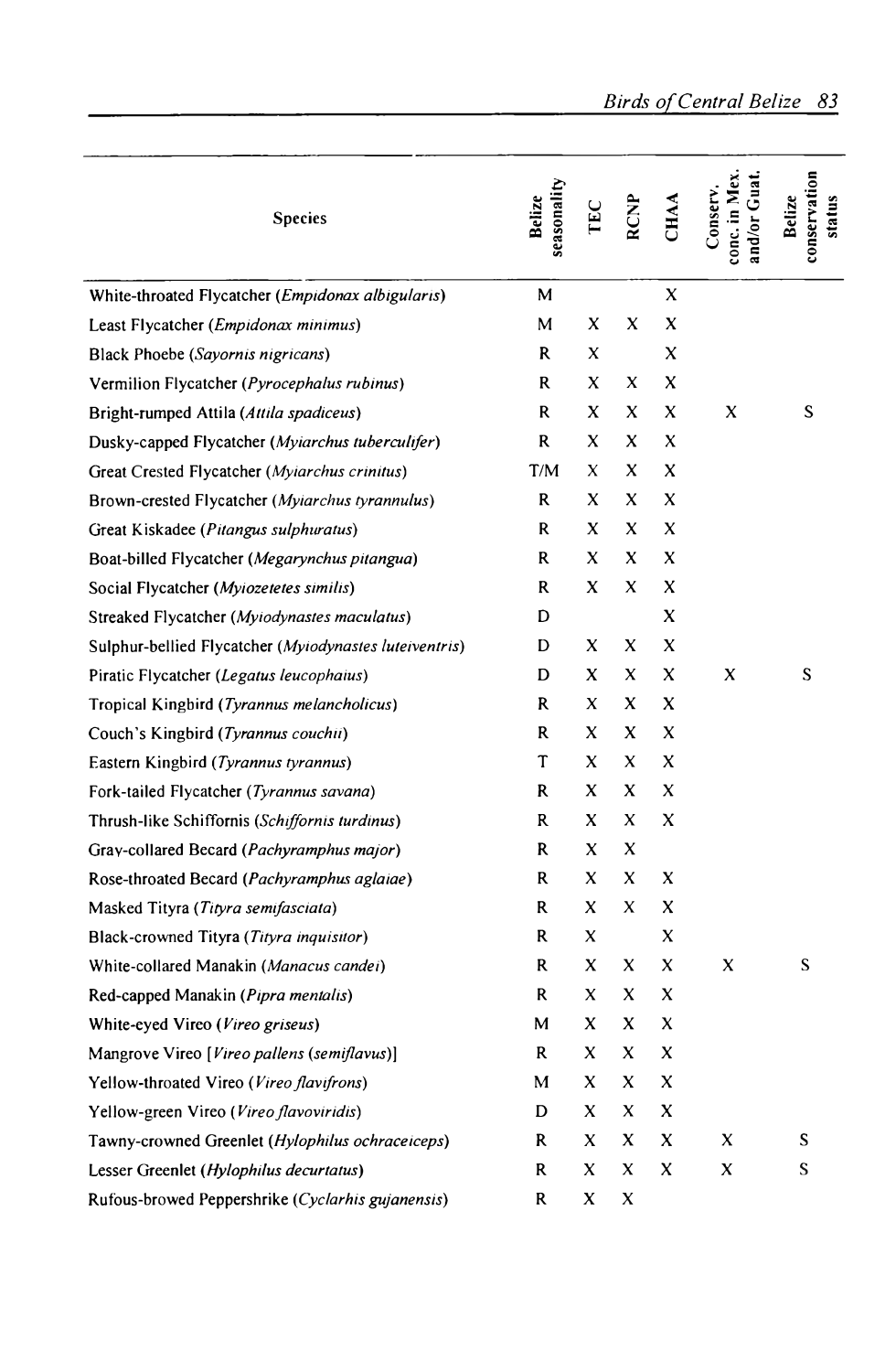| <b>Species</b>                                                | seasonality<br>Belize | TEC | <b>RCNP</b> | CHAA | onc. in Mex.<br>and/or Guat<br>Conserv. | conservation<br>Belize<br>status |
|---------------------------------------------------------------|-----------------------|-----|-------------|------|-----------------------------------------|----------------------------------|
| Green Jay (Cyanocorax yncas)                                  | R                     | X   | x           | X    |                                         |                                  |
| Brown Jay (Cyanocorax morio)                                  | R                     | x   | X           | X    |                                         |                                  |
| Yucatan Jay (Cyanocorax yucatanicus)                          | R                     |     | x           |      |                                         | C                                |
| Purple Martin ( <i>Progne subis</i> )                         | T                     | X   | X           |      |                                         |                                  |
| Gray-breasted Martin (Progne chalybea)                        | D                     | X   | X           | X    |                                         |                                  |
| Tree Swallow (Tachycineta bicolor)                            | T                     | x   | x           | X    |                                         |                                  |
| Mangrove Swallow (Tachycineta albilinea)                      | R                     | x   | x           | x    |                                         |                                  |
| Northern Rough-winged Swallow (Stelgidopteryx<br>serripennis) | R/M                   | x   | X           | x    |                                         |                                  |
| Ridgeway Rough-winged Swallow                                 | R                     |     | X           |      |                                         |                                  |
| Barn Swallow (Hirundo rustica)                                | T/M                   | X   | X           | X    |                                         |                                  |
| Band-backed Wren (Campylorhynchus zonatus)                    | R                     |     |             | X    |                                         |                                  |
| Spot-breasted Wren (Thryothorus maculipectus)                 | R                     | x   | x           | x    |                                         |                                  |
| Carolina Wren (Thryothorus ludovicianus)                      | R                     |     |             | X    |                                         |                                  |
| House Wren (Troglodytes aedon)                                | R                     | X   | x           |      |                                         |                                  |
| White-bellied Wren (Uropsila leucogastra)                     | R.                    | X   | X           | x    | x                                       | S                                |
| White-breasted Wood-Wren (Henicorhina leucosticta)            | R                     | X   | X           | X    | x                                       | S                                |
| Long-billed Gnatwren (Ramphocaenus melanurus)                 | R                     | x   | x           | x    | x                                       |                                  |
| Blue-gray Gnatcatcher (Polioptila caerulea)                   | R/M                   | X   | x           | x    |                                         |                                  |
| Tropical Gnatcatcher (Polioptila plumbea)                     | R                     | X   |             | x    | X                                       | S                                |
| Gray-cheeked Thrush (Catharus minimus)                        | T                     |     | X           |      |                                         |                                  |
| Swainson's Thrush (Catharus ustulatus)                        | T                     |     | X           | X    |                                         |                                  |
| Wood Thrush (Hylocichla mustelina)                            | M                     | X   | X           | X    |                                         |                                  |
| Clay-colored Robin (Turdus grayi)                             | R                     | X   | X           | X    |                                         |                                  |
| White-throated Robin (Turdus assimilis)                       | R                     |     | X           |      |                                         |                                  |
| Gray Catbird (Dumetella carolinensis)                         | М                     | X   | X           | x    |                                         |                                  |
| Tropical Mockingbird (Mimus gilvus)                           | R                     | X   | X           | x    |                                         |                                  |
| Blue-winged Warbler (Vermivora pinus)                         | M/T                   | X   | x           | x    |                                         |                                  |
| Tennessee Warbler (Vermivora peregrina)                       | M/T                   | X   | X           | x    |                                         |                                  |
| Orange-crowned Warbler (Vermivora celata)                     | V                     |     | X           |      |                                         |                                  |
| Nashville Warbler (Vermivora ruficapilla)                     | MT                    |     |             | X.   |                                         |                                  |
| Northern Parula (Parula americana)                            | M                     | X   | X           | X    |                                         |                                  |
| Yellow Warbler (Dendroica petechia)                           | М                     | x   | x           | x    |                                         |                                  |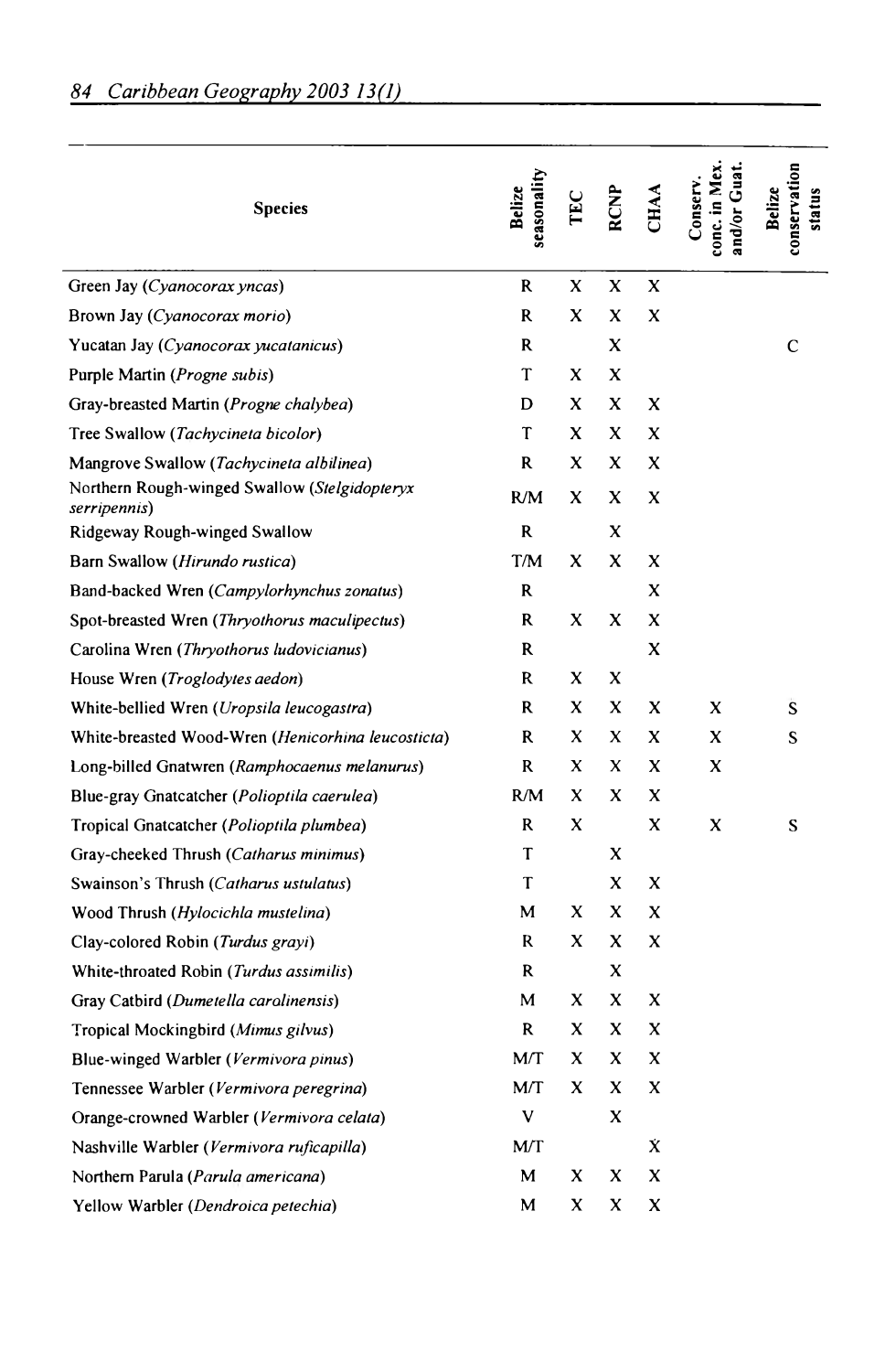|                                                              |                       |     |   |      | <b>Birds of Central Belize</b>               | 85                               |
|--------------------------------------------------------------|-----------------------|-----|---|------|----------------------------------------------|----------------------------------|
|                                                              |                       |     |   |      |                                              |                                  |
| <b>Species</b>                                               | seasonality<br>Belize | TEC |   | CHAA | onc. in Mex<br>and/or Guat<br><b>Conserv</b> | conservation<br>Belize<br>status |
| Chestnut-sided Warbler (Dendroica pensylvanica)              | T                     | X   | x | x    |                                              |                                  |
| Magnolia Warbler (Dendroica magnolia)                        | M                     | X   | x | x    | X                                            | S                                |
| Yellow-rumped Warbler (Dendroica coronata)                   | м                     | x   |   |      |                                              |                                  |
| Black-throated Green Warbler (Dendroica virens)              | M                     | x   | X | x    | X                                            | S                                |
| Blackburnian Warbler (Dendroica fusca)                       | T                     | x   |   | x    |                                              |                                  |
| Yellow-throated Warbler (Dendroica dominica)                 | М                     | X   | x | x    |                                              |                                  |
| Grace's Warbler (Dendroica graciae)                          | R                     | X   | x |      |                                              |                                  |
| Bay-breasted Warbler (Dendroica castanea)                    | Τ                     | x   |   | x    |                                              |                                  |
| Black-and-white Warbler (Mniotilta varia)                    | M                     | X   | x | x    |                                              |                                  |
| American Redstart (Setophaga ruticilla)                      | М                     | x   | x | x    |                                              |                                  |
| Prothonotary Warbler ( <i>Protonotaria citrea</i> )          | T                     |     | x | X    |                                              |                                  |
| Worm-eating Warbler (Helmitheros vermivorus)                 | M                     | x   | x | x    | X                                            | S                                |
| Swainson's Warbler (Limnothlypis swainsonii)                 | M                     | x   | x |      | X                                            | С                                |
| Ovenbird (Seiurus aurocapillus)                              | м                     | x   | x | x    | X                                            | S                                |
| Northern Waterthrush (Seiurus noveboracensis)                | M                     | x   | X | x    | X                                            | S                                |
| Louisiana Waterthrush (Seiurus motacilla)                    | M/T                   | X   | X | x    | x                                            | S                                |
| Kentucky Warbler (Oporornis formosus)                        | M/T                   | X   | X | x    |                                              |                                  |
| Common Yellowthroat (Geothlypis trichas)                     | м                     | x   | x | x    |                                              |                                  |
| Gray-crowned Yellowthroat ( <i>Geothlypis poliocephala</i> ) | R                     | X   | x | x    |                                              |                                  |
| Hooded Warbler ( <i>Wilsonia citrina</i> )                   | M                     | x   | x | x    | X                                            | S                                |
| Golden-crowned Warbler (Basileuterus culicivorus)            | R                     | x   |   | x    | x                                            | S                                |
| Yellow-breasted Chat (Icteria virens)                        | м                     | x   | x | x    |                                              |                                  |
| Gray-throated Chat (Granatellus sallaei)                     | R                     |     | x | X    |                                              |                                  |
| Bananaquit (Coereba flaveola)                                | ĸ                     |     |   | X    |                                              |                                  |
| Gray-headed Tanager (Eucometis penicillata)                  | R                     | x   | x | x    | x                                            | S                                |
| Black-throated Shrike-Tanager (Lanio aurantius)              | R                     |     |   | X    | X                                            | S                                |
| Red-crowned Ant-Tanager (Habia rubica)                       | R                     | X   | X | X    |                                              |                                  |
| Red-throated Ant-Tanager (Habia fuscicauda)                  | R                     | x   | x | x    |                                              |                                  |
| Rose-throated Tanager (Piranga roseogularis)                 | R                     |     |   | X    |                                              | R                                |
| Hepatic Tanager (Piranga flava)                              | R                     | X   | X |      |                                              |                                  |
| Summer Tanager (Piranga rubra)                               | M                     | X   | X | x    |                                              |                                  |
| Scarlet Tanager (Piranga olivacea)                           | T                     |     | X |      |                                              |                                  |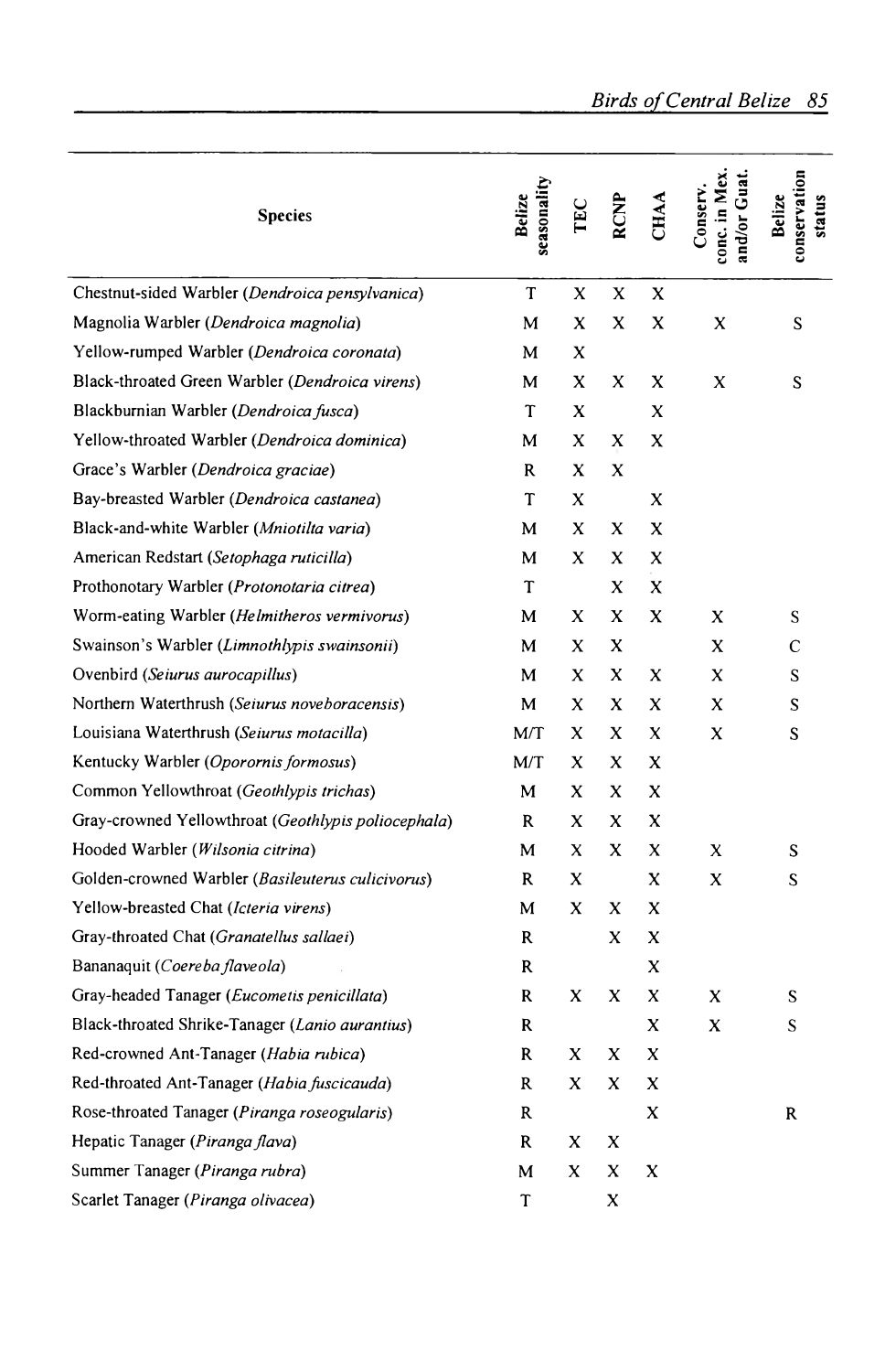| <b>Species</b>                                        | seasonality<br>Belize | TEC | <b>RCNP</b> | <b>CHAA</b> | conc. in Mex<br>und/or Guat<br>Conserv. | conservation<br>Belize<br>status |
|-------------------------------------------------------|-----------------------|-----|-------------|-------------|-----------------------------------------|----------------------------------|
| Crimson-collared Tanager (Ramphocelus sanguinolentus) | R                     | x   | X           | X           |                                         |                                  |
| Passerini's Tanager (Ramphocelus passerinii)          | R                     | X   | x           | X           |                                         |                                  |
| Blue-gray Tanager (Thraupis episcopus)                | R.                    | X   | X           | X           |                                         |                                  |
| Yellow-winged Tanager (Thraupis abbas)                | R                     | x   | X           | X           |                                         |                                  |
| Scrub Euphonia (Euphonia affinis)                     | R                     | X   | x           | X           |                                         |                                  |
| Yellow-throated Euphonia (Euphonia hirundinacea)      | R                     | X   | X           | x           |                                         |                                  |
| Olive-backed Euphonia (Euphonia gouldi)               | R                     | x   |             | x           | x                                       | S                                |
| Red-legged Honeycreeper (Cyanerpes cyaneus)           | R                     | X   | x           | x           |                                         |                                  |
| Blue-black Grassquit (Volatinia jacarina)             | R                     | X   | x           | x           |                                         |                                  |
| Variable Seedeater (Sporophila americana)             | R                     | x   | X           | X           |                                         |                                  |
| White-collared Seedeater (Sporophilia torqueola)      | R                     | X   | X           | X           |                                         |                                  |
| Thick-billed Seed-Finch (Oryzoborus funereus)         | R                     | X   | x           | X           |                                         |                                  |
| Blue Seedeater (Amaurospiza concolor)                 | R                     |     | X           |             | x                                       |                                  |
| Yellow-faced Grassquit (Tiaris olivacea)              | R                     | X   |             | X           |                                         |                                  |
| Grassland Yellow-Finch (Sicalis luteola)              | R                     | X   |             |             |                                         | A                                |
| Orange-billed Sparrow (Arremon aurantiirostris)       | R                     | X   |             |             | X                                       | S                                |
| Olive Sparrow (Arremonops rufivirgatus)               | R                     | X   | X           |             |                                         | S                                |
| Green-backed Sparrow (Arremonops chloronotus)         | R                     | x   | x           | X           |                                         |                                  |
| Chipping Sparrow (Spizella passerina)                 | R                     | x   | X           |             |                                         |                                  |
| Savannah Sparrow (Passerculus sandwichensis)          | M/T                   |     | X           |             |                                         |                                  |
| Grasshopper Sparrow (Ammodramus savannarum)           | R                     | x   | x           |             |                                         |                                  |
| Grayish Saltator (Saltator coerulescens)              | R                     | x   | X           | X           |                                         |                                  |
| Buff-throated Saltator (Saltator maximus)             | R                     | x   | x           | X           |                                         |                                  |
| Black-headed Saltator (Saltator atriceps)             | R                     | x   | x           | X           |                                         |                                  |
| Black-faced Grosbeak (Caryothraustes poliogaster)     | R                     | x   | x           | X           |                                         |                                  |
| Northern Cardinal (Cardinalis cardinalis)             | R                     | x   | x           |             | X                                       | S                                |
| Rose-breasted Grosbeak (Pheucticus ludovicianus)      | M                     | x   |             | X           |                                         |                                  |
| Blue-black Grosbeak (Cyanocompsa cyanoides)           | R                     | x   | x           | x           | X                                       | S                                |
| Blue Bunting (Cyanocompsa parellina)                  | R                     | x   | x           | X           |                                         |                                  |
| Blue Grosbeak (Guiraca caerulea)                      | M/T                   |     | X           | X           |                                         |                                  |
| Indigo Bunting (Passerina cyanea)                     | M                     | X   | x           | X           |                                         |                                  |
| Painted Bunting (Passerina ciris)                     | M                     | X   | x           |             |                                         |                                  |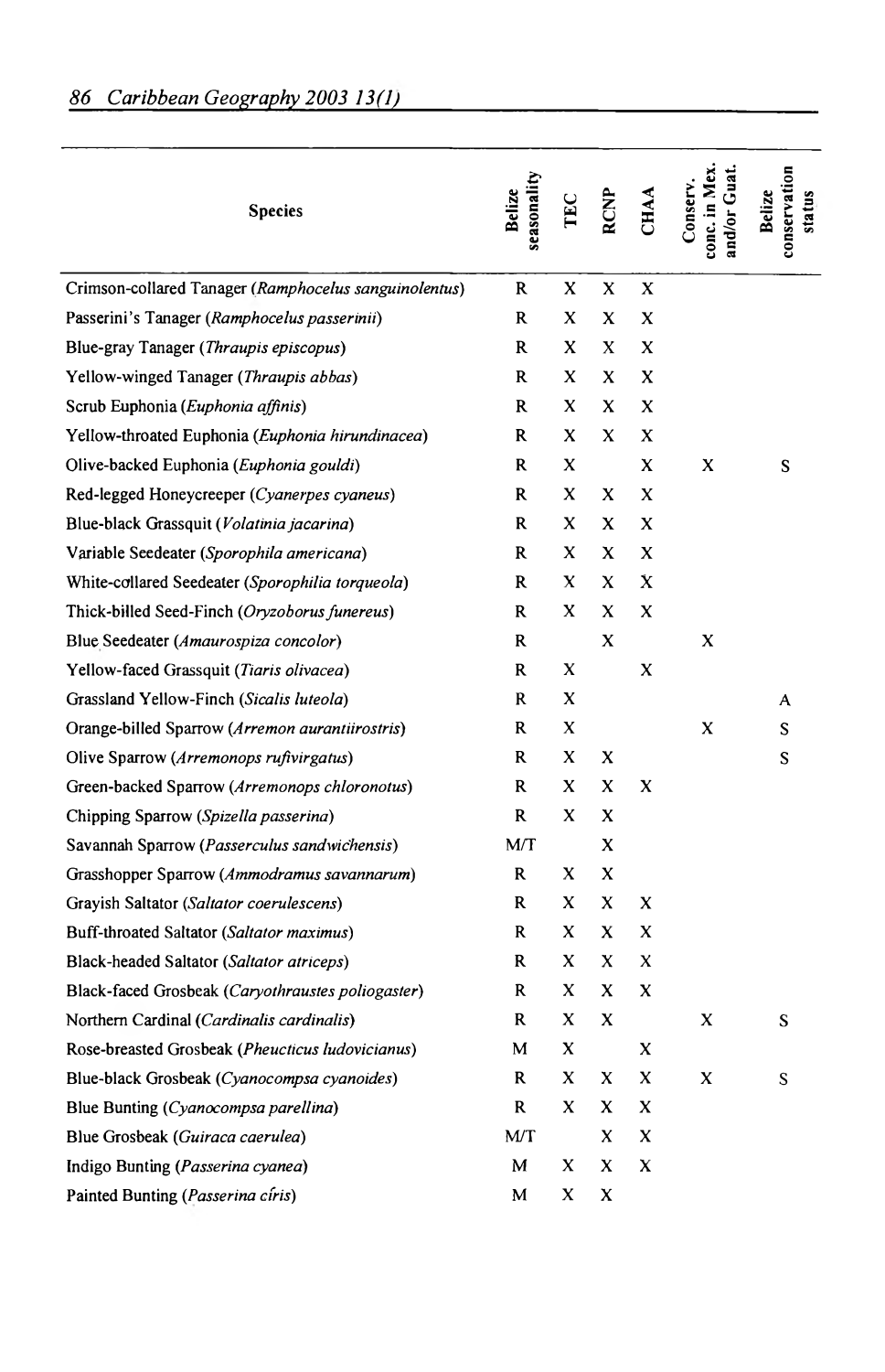| <b>Species</b>                                        | seasonality<br>Belize | EC | <b>RCNP</b>               | CHAA                      | ទី<br>Mex.<br>.onserv.<br>conc. in | conservation<br>Belize<br>status |
|-------------------------------------------------------|-----------------------|----|---------------------------|---------------------------|------------------------------------|----------------------------------|
| Dickcissel (Spiza americana)                          | T                     | X  | $\boldsymbol{\mathsf{x}}$ |                           |                                    |                                  |
| Red-winged Blackbird (Agelaius phoeniceus)            | R                     | X  |                           |                           |                                    |                                  |
| Eastern Meadowlark (Sturnella magna)                  | R                     | x  | X                         | X                         |                                    | S                                |
| Melodious Blackbird (Dives dives)                     | R                     | X  | X                         | x                         |                                    |                                  |
| Great-tailed Grackle (Quiscalus mexicanus)            | R                     | X. | X                         | X                         |                                    |                                  |
| Bronzed Cowbird (Molothrus aeneus)                    | R                     | X  |                           | X                         |                                    |                                  |
| Giant Cowbird (Scaphidura oryzivora)                  | R                     | X  |                           | X                         |                                    |                                  |
| Black-cowled Oriole (Icterus dominicensis)            | R                     | X  | X                         | X                         |                                    |                                  |
| Orchard Oriole (Icterus spurius)                      | M                     | X  | X                         | X                         |                                    |                                  |
| Hooded Oriole (Icterus culcullatus)                   | R                     | X  |                           |                           | X                                  | S                                |
| Yellow-backed Oriole (Icterus chrysater)              | R                     | X  | X                         | X                         |                                    |                                  |
| Yellow-tailed Oriole (Icterus mesomelas)              | R                     | X  | X                         | X                         |                                    |                                  |
| Baltimore Oriole (Icterus galbula)                    | M                     | X  | X                         | X                         |                                    |                                  |
| Yellow-billed Cacique (Amblycercus holosericeus)      | R                     | X  | x                         | X                         |                                    |                                  |
| Montezuma Oropendola ( <i>Psarocolius montezuma</i> ) | R                     | X  | X                         | $\boldsymbol{\mathsf{x}}$ | X                                  | S                                |